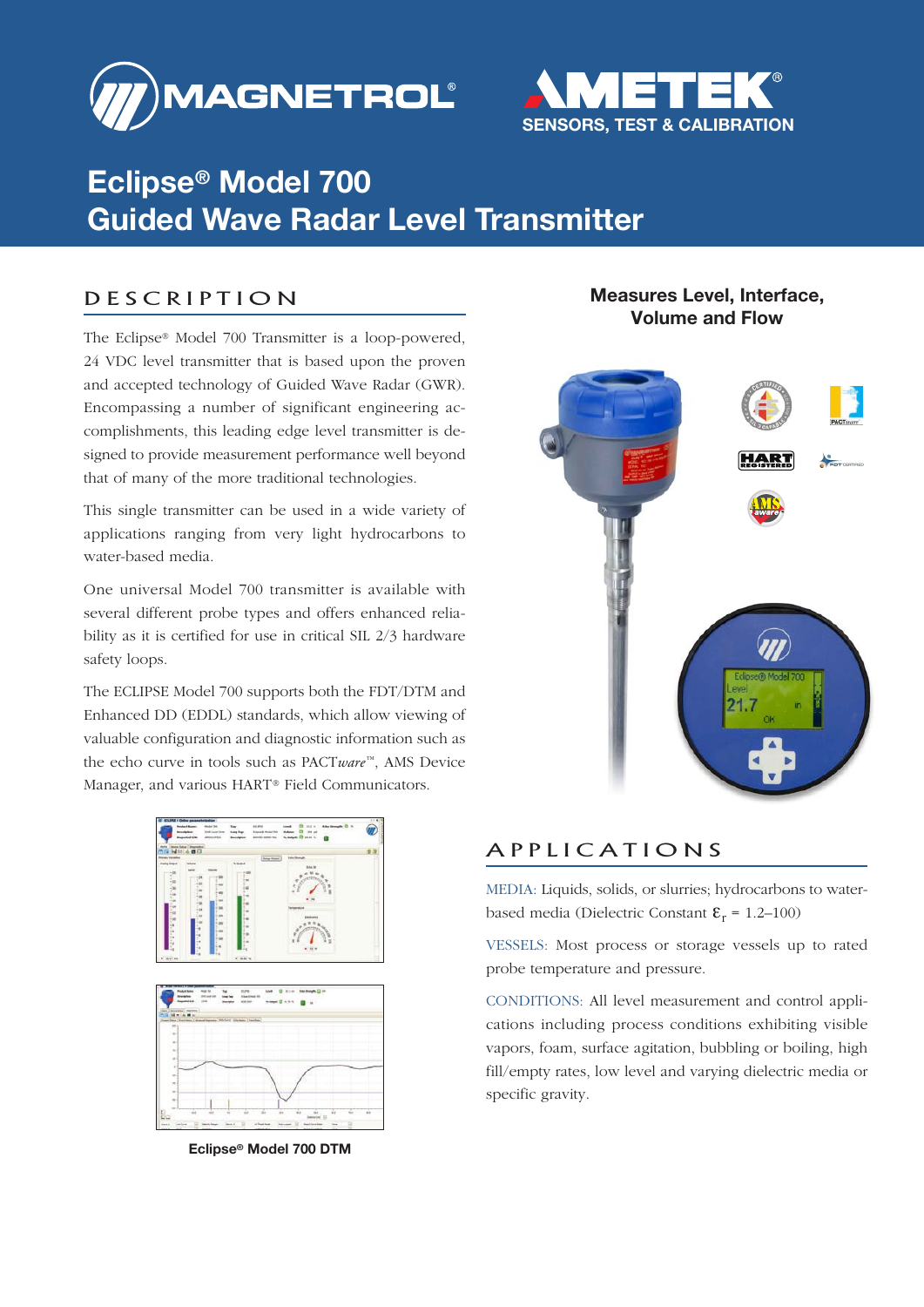### **F E A T U R E S**

- Multivariable, two-wire, 24 VDC loop-powered transmitter for level, interface, volume, or flow.
- Level measurement not affected by changing media characteristics.
- No need to move levels for calibration.
- Overfill Capable probes allow for "true level" measurement all the way up to the process seal, without the need for special algorithms.
- 4-button keypad and graphic LCD display allow for convenient viewing of configuration parameters and echo curve.
- Proactive diagnostics advise not only what is wrong, but also offer troubleshooting tips.

### **TECHNOLOGY**

#### PRINCIPLE OF OPERATION

ECLIPSE Guided Wave Radar is based upon the technology of TDR (Time Domain Reflectometry). TDR utilizes pulses of electromagnetic energy transmitted down a wave guide (probe). When a pulse reaches a surface that has a higher dielectric constant than the air  $(\mathcal{E}_r = 1)$  in which it is traveling, a portion of the pulse is reflected. The transit time of the pulse is then measured via high speed timing circuitry that provides an accurate measure of the liquid (or solids) level. The amplitude of the reflection depends on the dielectric constant of the product. The higher the dielectric constant, the larger is the reflection.

#### INTERFACE MEASUREMENT

The ECLIPSE Model 700 is capable of measuring both an upper liquid level and an interface liquid level. As only a portion of the pulse is reflected from a low dielectric upper surface, some of the transmitted energy continues down the GWR probe through the upper liquid. The remaining initial pulse is again reflected when it reaches the higher dielectric lower liquid. It is required that the upper liquid has a dielectric constant less than 10, and the lower liquid has a dielectric constant greater than 15. A typical interface application would be oil over water, with the upper layer of oil being non-conductive ( $\mathbf{\varepsilon}_r \approx 2.0$ ), and the lower layer of water being very conductive ( $\mathbf{\varepsilon}_{r} \approx 80$ ). The thickness of the upper layer could be as small as 50 mm (2") while the maximum upper layer is limited to the length of the GWR probe.

- Nine common tank shapes for volumetric output.
- 30-point custom strapping table for uncommonlyshaped tanks.
- Two standard flumes and four standard weirs of various sizes for flow measurement.
- Generic flow equation for non-standard channels.
- Probe designs up to  $+200 \degree C/431$  bar  $(+400 \degree F/$ 6250 psi).
- Cryogenic applications down to -196 °C (-320 °F).
- SIL certification allows use in SIL 2/3 Loops
- No moving parts.





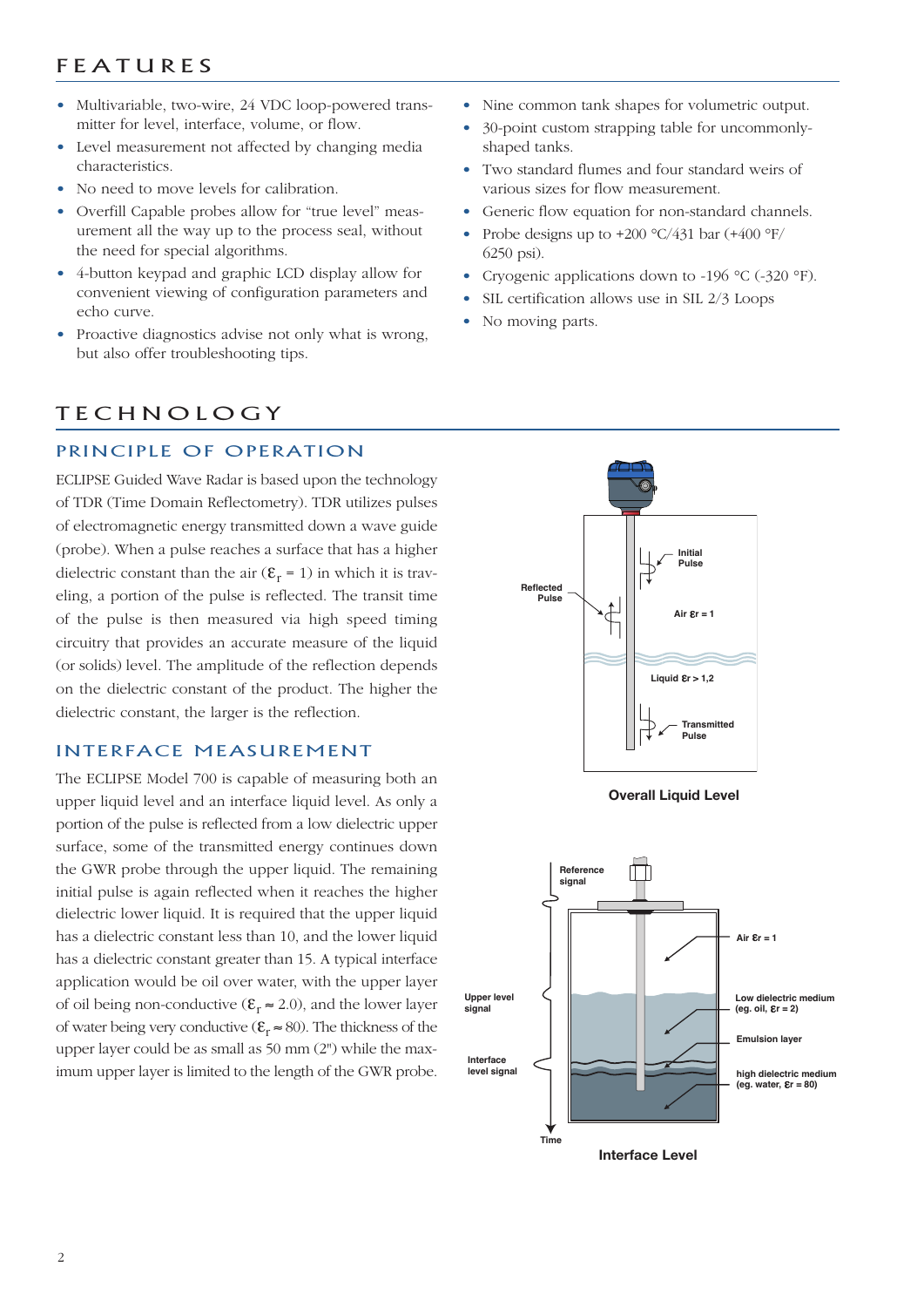### EMULSION LAYERS

As emulsion layers, also called "rag layers," can decrease the strength of the reflected signal in an interface application, GWR transmitters are typically recommended for applications that have clean, distinct layers.

However, the ECLIPSE Model 700, with its powerful internal measurement algorithms, will tend to detect the top of an emulsion layer.

Contact the factory for application assistance regarding emulsion layers in your specific application.

### OVERFILL CAPABILITY

Although agencies like WHG or VLAREM certify **Overfill proof** protection, defined as the tested, reliable operation when the transmitter is used as overfill alarm, it is assumed in their analysis that the installation is designed in such a way that the vessel or side mounted cage cannot physically overfill.

However, there are practical applications where a GWR probe can be completely flooded with level all the way up to the process connection (face of the flange). Although

### PROBE OVERVIEW

Choosing the proper Guided Wave Radar (GWR) probe is the most important decision in the application process. The probe configuration establishes fundamental performance characteristics.

ECLIPSE Model 700 probes can be described by two basic configurations:

- Coaxial
- Single element (rigid rod or flexible cable)

Both of these probe configurations has specific strengths and weaknesses. Although there can be overlap, and different probes can certainly be used in similar applications, it is important to understand their basic differences so that one can choose the probe type that will offer optimal performance.

The descriptions that follow are facts relating to the physics of GWR technology and are not specific to the ECLIPSE Model 700.

the affected areas are application dependent, typical GWR probes have a transition zone (or possibly dead zone) at the top of the probe where interacting signals can either affect the linearity of the measurement or, more dramatically, result in a complete loss of signal.

While some manufacturers of GWR transmitters may use special algorithms to "infer" level measurement when this undesirable signal interaction occurs and the actual level signal is lost, the ECLIPSE Model 700 offers a unique solution by utilizing a concept called **Overfill Safe Operation**.

An **Overfill safe probe** is defined by the fact that it has a predictable and uniform characteristic impedance all the way down the entire length of the waveguide (probe). These probes allow the ECLIPSE Model 700 to measure accurate levels up to the process flange without any non-measurable zone at the top of the GWR probe.

**Overfill safe** GWR probes are unique to ECLIPSE GWR, and coaxial probes can be installed at any location on the vessel. Overfill safe probes are offered in several coaxial designs.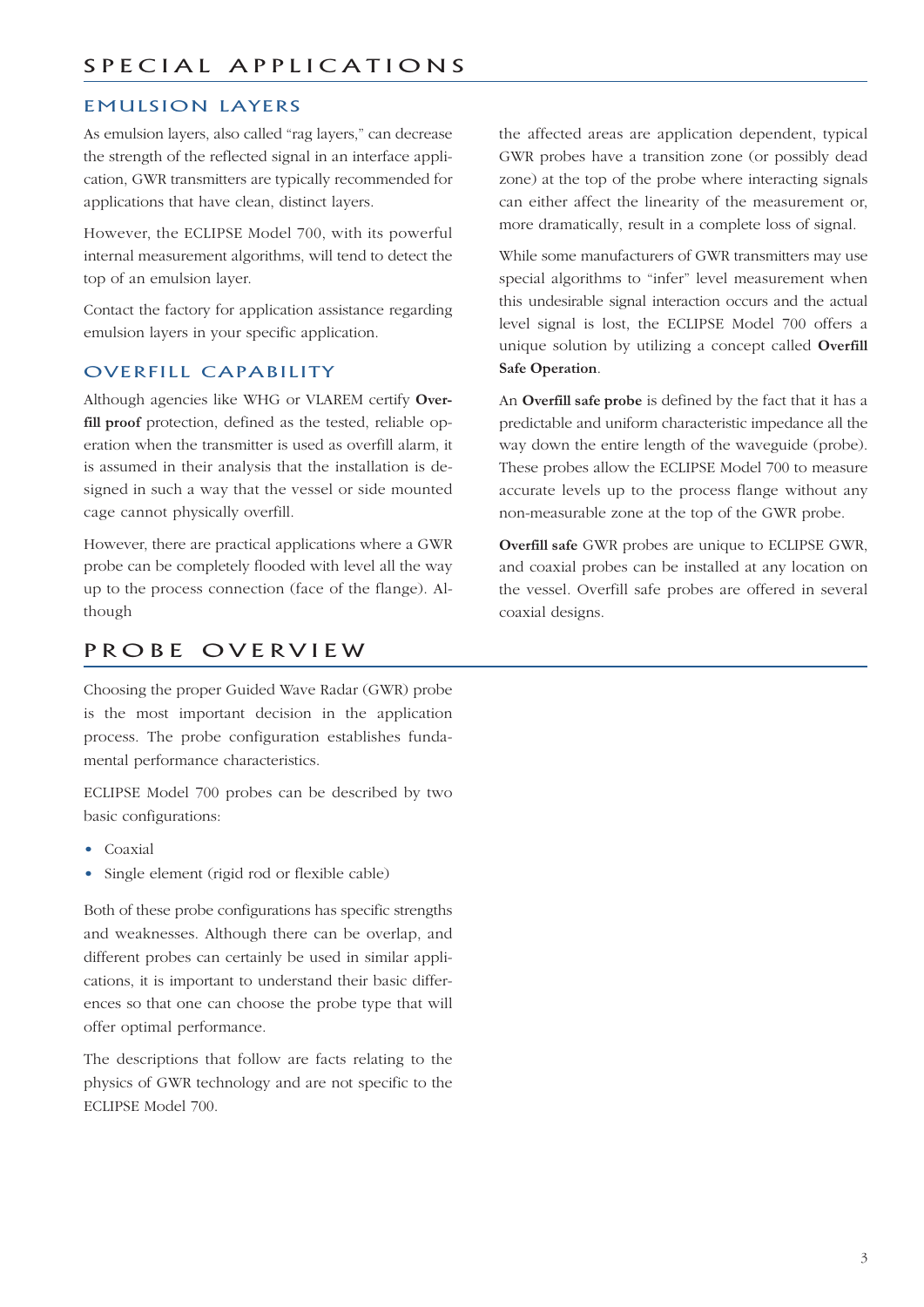#### COAXIAL PROBES

The coaxial probe is the most efficient of all GWR probe configurations and should be the first consideration in all applications. Analogous to the efficiency of coaxial cable, a coaxial probe allows almost unimpeded movement of the high frequency pulses throughout its length.

The electromagnetic field that develops between the inner rod and outer tube is completely contained and uniform down the entire length of the probe. See figure below. The result is a probe that is immune to any proximity affects from other objects in the vessel, and therefore, in essence, it can be used anywhere that it can mechanically fit.



The efficiency and overall sensitivity of a coaxial configuration yields robust signal strength, even in extremely low dielectric  $(\mathbf{\varepsilon}_{r} \ge 1.4)$  applications. The sensitivity of this "closed" design, however, also makes it more susceptible to measurement error in applications that can have coating and buildup.

All ECLIPSE Model 700 coaxial probes are Overfill Safe as standard, by design.

#### **BASIC-FOR CLEAN LIQUIDS**

The basic 22.5 mm (0.875") diameter coaxial GWR probe is only recommended for use in clean applications. Teflon®, PEEK, or alumina spacers centering the inner rod within the outer tube are located at 60 cm (24") intervals, resulting in a perfect characteristic impedance along the entire length of the probe.

This probe is recommended in applications with viscosities up to 500 cP (mPa.s) maximum.

#### ENLARGED—FOR DIFFICULT LIQUIDS

The Enlarged 45 mm (1.75") diameter coaxial GWR probes can be generally used for most applications. They can be installed directly into the tank as well as into bypass cages, stillwells or bridles.

The robust construction reduces the number of spacers required, allowing the probe to be used in applications where higher risk of buildup exists. To further reduce the possibility of media buildup, the use of a single bottom spacer is recommended up to probe lengths of 2.54 meters (100 inches). The overall sensitivity and performance of an enlarged coaxial GWR probe is identical to a standard coaxial GWR probe, but it offers the very important advantage that it can be used in applications with viscosities up to 2,000 cP (mPa.s).

### OPTIONAL FLUSHING **CONNECTION**

The maintenance of coaxial GWR probes in applications suffering from buildup or crystallization can be significantly improved by using an optional flushing connection. This flushing connection is a metal extension with a port welded above the process connection. The port allows the user to purge the inside of the coaxial GWR probe during routine maintenance.

**Note:** The best approach to eliminate the effects of condensation or crystallization is to install adequate insulation or heat tracing (steam or electrical). A flushing connection is no substitute for proper maintenance, but will help to reduce the frequency of the intervention.

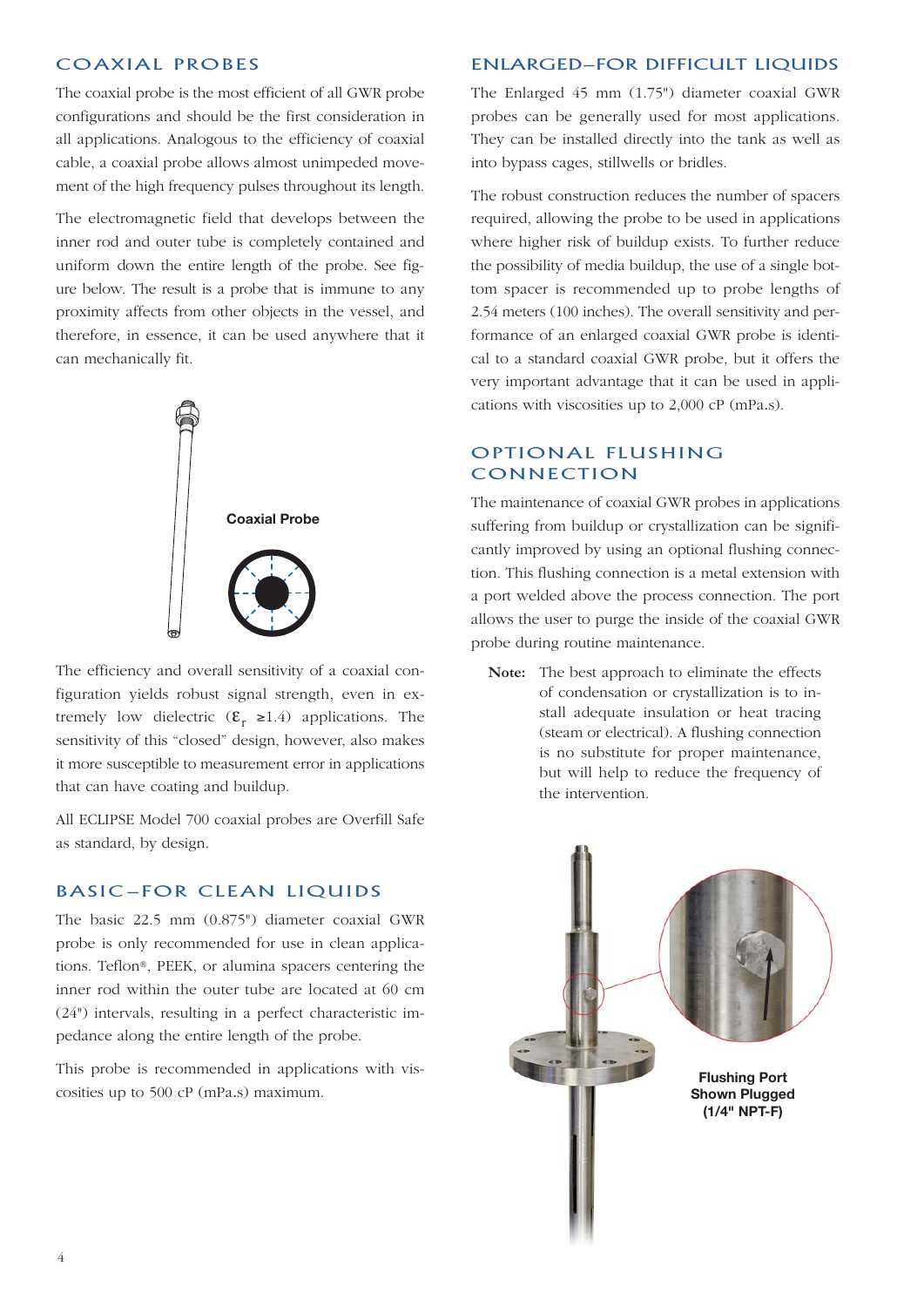#### SINGLE ROD PROBES

Single element GWR probes act quite differently than the coaxial design. With only one conductor to work with, the pulses of energy develop between the single rod probe and the mounting nut or flange. In other words, the pulse propagates down and around the rod as it references its ground at the top of the tank.

The energy and efficiency of the pulse are directly related to how much metallic surface exists around it at the top of the vessel. This metallic surface at the top of the probe is called the "launch plate." The larger the launch plate, the more efficient the signal propagation down the probe.

The figure at right shows the single element design and how the electromagnetic pulse effectively expands into a teardrop shape as it propagates away from the top of the tank (the inherent ground reference). This single element configuration (rod or cable) is less efficient, but can still operate with a minimum dielectric detection of approximately  $\mathcal{E}_r > 1.7$  in an open, non-metallic vessel.

However, this dielectric constant performance improves considerably  $(\mathcal{E}_r > 1.4)$  when the single rod probe is installed in a metal cage/bridle, or mounted 50–150 mm (2–6") away from a metal tank wall. Because the design is "open," it exhibits two strong tendencies:

PROBE SELECTION GUIDE

- It is the most forgiving of coating and buildup. (The PFA-insulated probe is the best choice for severe buildup and coating).
- It is most affected by proximity issues.

It is important to note that a parallel metal wall IN-CREASES the performance of a single rod probe while a singular, metal object protruding out near the probe may be improperly detected as a liquid level. These tendencies are application/installation dependent.

Contact the factory for additional support and questions.



# **COAXIAL/CAGED GWR PROBE SINGLE ROD/CABLE PROBE** signal propagation signal propagation **end view** Launch Plate

| <b>GWR</b><br><b>Probe</b> <sup>1</sup> | <b>Description</b>                | <b>Application</b>                                   | <b>Installation</b> | <b>Dielectric</b><br><b>Range 23</b> | <b>Temperature</b><br>Range                                                                                                                                                                    | Max.<br><b>Pressure</b> | <b>Vacuum</b><br>$\circled{4}$ | <b>Overfill</b><br><b>Safe</b> | <b>Viscosity</b><br>cP (mPa.s) |  |  |
|-----------------------------------------|-----------------------------------|------------------------------------------------------|---------------------|--------------------------------------|------------------------------------------------------------------------------------------------------------------------------------------------------------------------------------------------|-------------------------|--------------------------------|--------------------------------|--------------------------------|--|--|
|                                         | <b>Coaxial GWR Probes-Liquids</b> |                                                      |                     |                                      |                                                                                                                                                                                                |                         |                                |                                |                                |  |  |
| 7zT                                     | Standard<br>Temperature           | Level/Interface Tank/Chamber $\mathcal{E}_r$ 1.4-100 |                     |                                      | -40 to +200 $^{\circ}$ C<br>(-40 to +400 °F) (1000 psi)                                                                                                                                        | 70 bar                  | Yes                            | <b>Yes</b>                     | 500/2000                       |  |  |
| 7zP                                     | High<br>Pressure                  |                                                      |                     |                                      | Level/Interface Tank/Chamber $\left \mathcal{E}_r 1.4-100\right _{(-320 \text{ to } +400 \text{ °F})\setminus(6250 \text{ psi})}$                                                              |                         | Full                           | Yes                            | 500/2000                       |  |  |
|                                         |                                   |                                                      |                     |                                      | <b>Single Rod Rigid GWR Probes-Liquids</b>                                                                                                                                                     |                         |                                |                                |                                |  |  |
| 7zF                                     | Standard<br>Temperature           | Level/Interface                                      | Tank                |                                      | $\left \mathcal{E}_{r}\right $ 1.4–100 $\left \begin{array}{cc}$ -40 to +200° C $\left $ 70 bar $\left \mathcal{E}_{r}\right $ 1.4–100 (-40 to +400° F) (1000 psi)                             |                         | Yes                            | $No$ $(b)$                     | 10000                          |  |  |
|                                         |                                   |                                                      |                     |                                      | <b>Single Cable Flexible GWR Probes-Liquids</b>                                                                                                                                                |                         |                                |                                |                                |  |  |
| 7z1                                     | Standard<br>Temperature           | Level/Interface                                      | Tank                |                                      | $\left \mathcal{E}_{r}\right $ 1.4–100 $\left \begin{array}{cc} -40 \text{ to } +200 \text{ °C} & 70 \text{ bar} \\ (-40 \text{ to } +400 \text{ °F}) & (1000 \text{ psi}) \end{array}\right $ |                         | Yes                            | $No$ $(b)$                     | 10000                          |  |  |

¿ 2nd digit B=English, D=Metric

√ ECLIPSE probes containing o-rings can be used for vacuum (negative pressure) service, but only those probes with glass seals are hermetically sealed to <10<sup>-8</sup> cc/sec @ 1 atmosphere helium

ƒ Overfill capability can be achieved with software.

 $\circledR$  Minimum  $\epsilon_r$  1.2 with end of probe analysis enabled.

 $\circledR$  Single rod probes mounted directly into the vessel must be within 75-150 mm (3–6 inches) of metal tank wall to obtain minimum dielectric of 1.4, otherwise  $\mathcal{E}_r$  min = 1.7.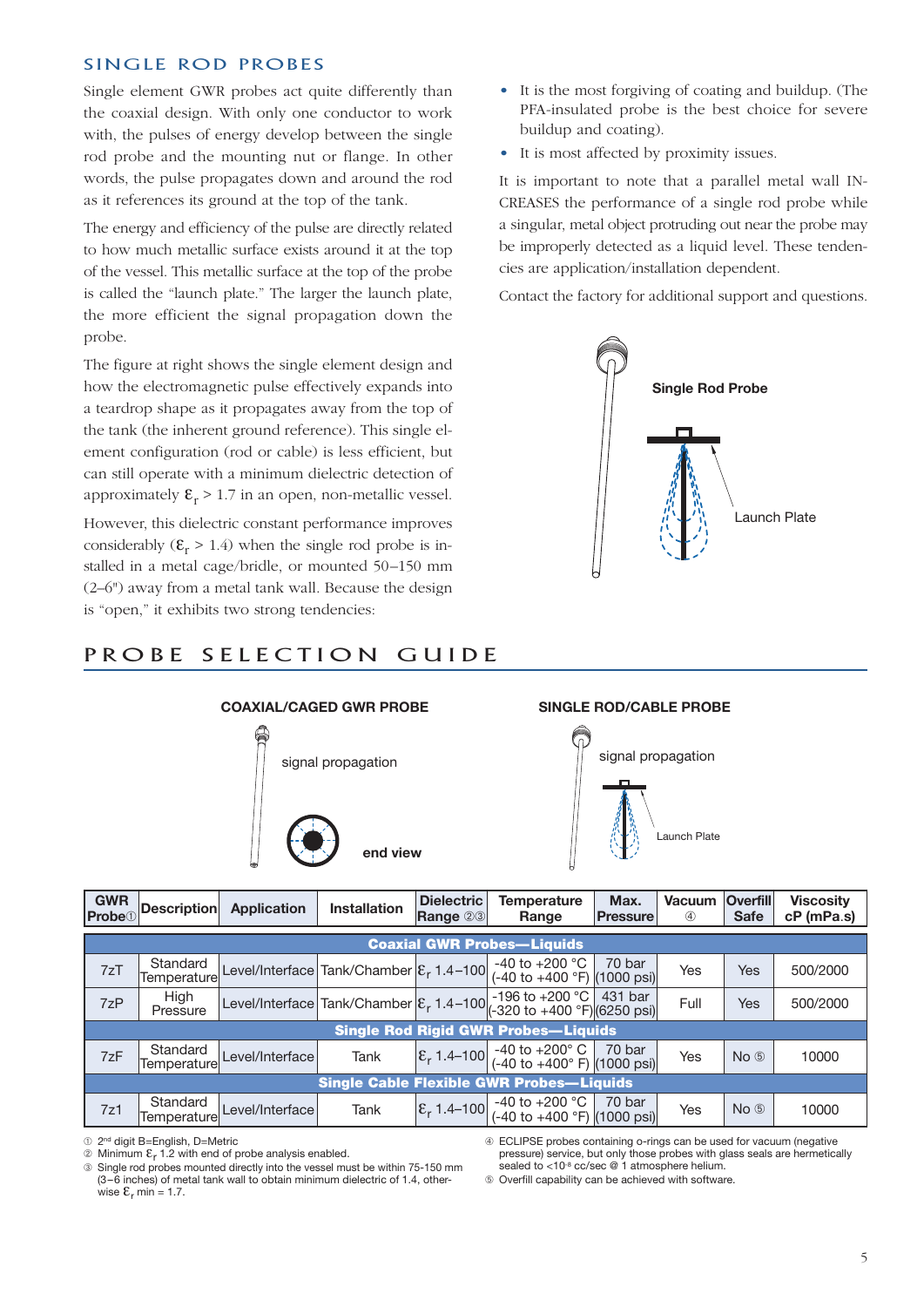### TRANSMITTER SPECIFICATIONS

### FUNCTIONAL/PHYSICAL

| <b>System Design</b>                 |                  |                                                                                    |
|--------------------------------------|------------------|------------------------------------------------------------------------------------|
| <b>Measurement Principle</b>         |                  | Guided Wave Radar based on Time Domain Reflectometry (TDR)                         |
| <b>Input</b>                         |                  |                                                                                    |
| <b>Measured Variable</b>             |                  | Level, as determined by GWR time of flight                                         |
| Span                                 |                  | 15 cm to 30 m (6 inches to 100 feet)                                               |
| Output                               |                  |                                                                                    |
| Type                                 |                  | 4 to 20 mA with HART: 3.8 mA to 20.5 mA useable (per NAMUR NE43)                   |
| Resolution                           | Analog:          | .003 mA                                                                            |
|                                      | Digital Display: | $1$ mm                                                                             |
| Loop Resistance                      |                  | 590 ohms @ 24 VDC and 22 mA                                                        |
| Diagnostic Alarm                     |                  | Selectable: 3.6 mA, 22 mA (meets requirements of NAMUR NE 43), or HOLD last output |
| Diagnostic Indication                |                  | Meets requirements of NAMUR NE107                                                  |
| Damping                              |                  | Adjustable 0-10 seconds                                                            |
| <b>User Interface</b>                |                  |                                                                                    |
| Keypad                               |                  | 4-button menu-driven data entry                                                    |
| Display                              |                  | Graphic liquid crystal display                                                     |
| <b>Digital Communication/Systems</b> |                  | HART Version 7-with Field Communicator, AMS, or FDT                                |
|                                      |                  | DTM (PACTware™), EDDL                                                              |
| Menu Languages                       | Transmitter LCD: | English, French, German, Spanish, Russian                                          |
|                                      | <b>HART DD:</b>  | English, French, German, Spanish, Russian, Chinese, Portuguese, Polish             |
| Power (at transmitter terminals)     |                  | 11 VDC minimum under certain conditions (refer to I&O Manual BE57-660)             |
| <b>Housing</b>                       |                  |                                                                                    |
| Material                             |                  | IP67/die-cast aluminum A413 (<0.6 % copper)                                        |
| Net/Gross Weight                     | Aluminum:        | 4 lbs. (1.8 kg)                                                                    |
| <b>Overall Dimensions</b>            |                  | H 137 mm (5.41") x W 123 mm (4.86") x D 116 mm (4.55")                             |
| Cable Entry                          |                  | 1/2" NPT or M20                                                                    |
| SIL 2/3 Capable (Certified)          |                  | Safe Failure Fraction = 92.4 % (HART only)                                         |
|                                      |                  | Functional Safety to SIL 2/3 in accordance with IEC 61508                          |
| <b>Environment</b>                   |                  |                                                                                    |
| <b>Operating Temperature</b>         |                  | -40 to +80 °C (-40 to +175 °F); LCD viewable -20 to +70 °C (-5 to +160 °F)         |
| <b>Storage Temperature</b>           |                  | -45 to +85 °C (-50 to +185 °F)                                                     |
| Humidity                             |                  | 0 to 99 %, non-condensing                                                          |
| Electromagnetic Compatibility        |                  | Meets CE requirement (EN 61326) and NAMUR NE 21 1                                  |
| <b>Surge Protection</b>              |                  | Meets CE EN 61326 (1000V)                                                          |
| Shock/Vibration                      |                  | ANSI/ISA-S71.03 Class SA1 (Shock); ANSI/ISA-S71.03 Class VC2 (Vibration)           |

¿ Single rod probes must be used in metallic vessel or stillwell to maintain CE noise immunity.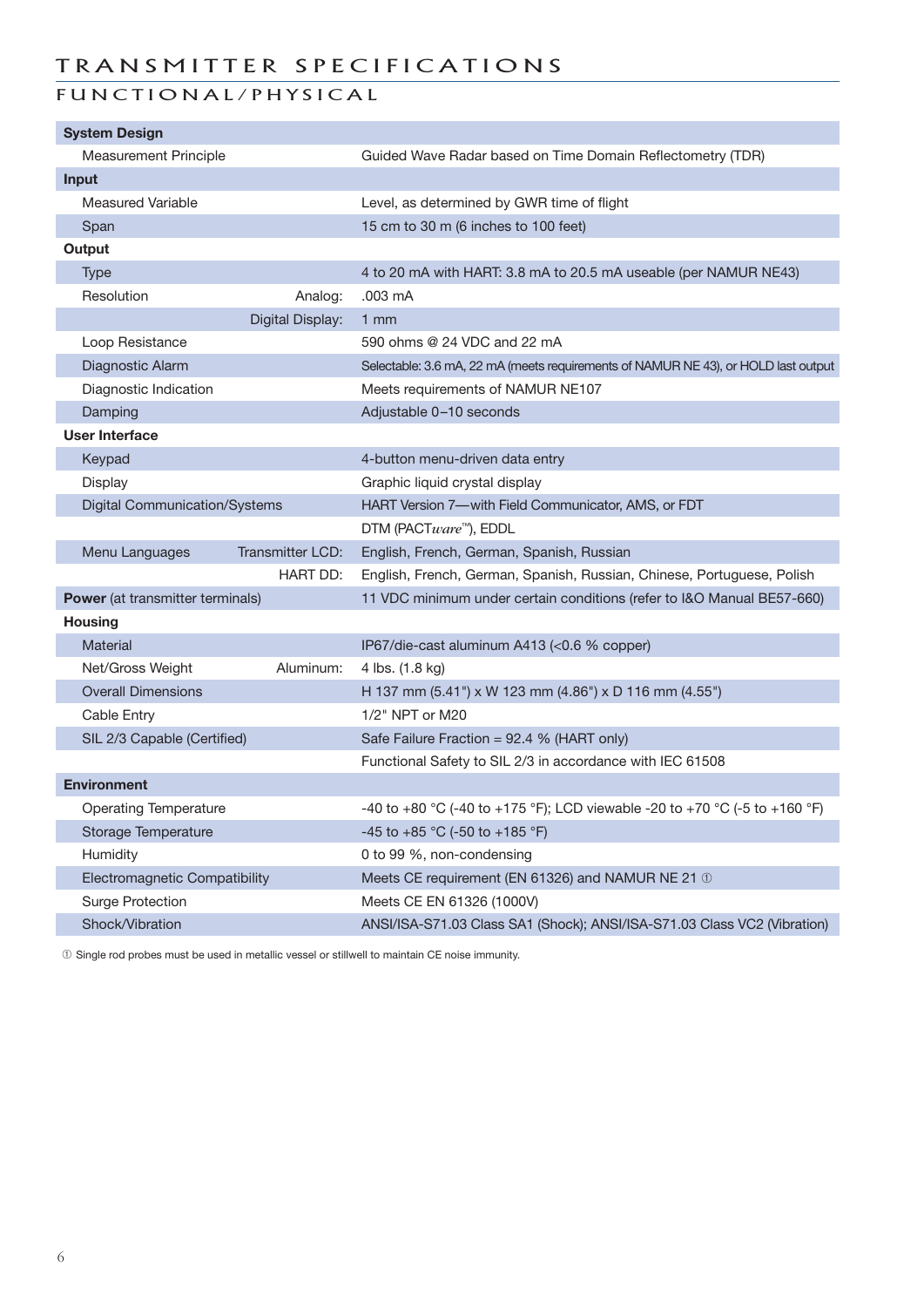### TRANSMITTER SPECIFICATIONS CONTINUED

### FUNCTIONAL/PHYSICAL

|                    | <b>Performance</b>                |                            |                                                                                        |  |  |  |
|--------------------|-----------------------------------|----------------------------|----------------------------------------------------------------------------------------|--|--|--|
|                    | Reference Conditions ①            |                            | Reflection from liquid, with dielectric constant in center of selected range, with     |  |  |  |
|                    |                                   |                            | a 1.8 m (72") coaxial probe at +20 °C (+70 °F), in Auto Largest Threshold Mode         |  |  |  |
|                    | Linearity 2                       | Coaxial, Single Rod/Cable: | $<$ 0.1% of probe length or 2.5 mm (0.1 inch), whichever is greater                    |  |  |  |
|                    |                                   |                            |                                                                                        |  |  |  |
|                    | Accuracy                          | Coaxial, Single Rod/Cable: | $\pm$ 0.1% of probe length or $\pm$ 2.5 mm (0.1 inch), whichever is greater            |  |  |  |
|                    |                                   |                            |                                                                                        |  |  |  |
|                    |                                   | Interface Operation:       | Coaxial: $\pm 25$ mm (1 inch) for an interface thickness greater than 50 mm (2 inches) |  |  |  |
|                    | Resolution                        |                            | $±1$ mm or 0.1 inch                                                                    |  |  |  |
|                    | Repeatability                     |                            | $<$ 2.5 mm (0.1 inch)                                                                  |  |  |  |
|                    | <b>Hysteresis</b>                 |                            | $<$ 2.5 mm (0.1 inch)                                                                  |  |  |  |
|                    | <b>Response Time</b>              |                            | Approximately 1 second                                                                 |  |  |  |
|                    | Initialization Time               |                            | Less than 10 seconds                                                                   |  |  |  |
|                    | <b>Ambient Temperature Effect</b> |                            | Approx. $\pm 0.02$ % of probe length/degree C (for probes greater than 2.5 m (8 feet)) |  |  |  |
| Process Dielectric |                                   |                            | $<$ 7.5 mm (0.3 inch) within selected range                                            |  |  |  |

¿ Specifications will degrade in Fixed Threshold mode.

<sup>2</sup> Linearity in top 46 cm (18 inches) of twin cable and single rod probes in tanks will be application dependent.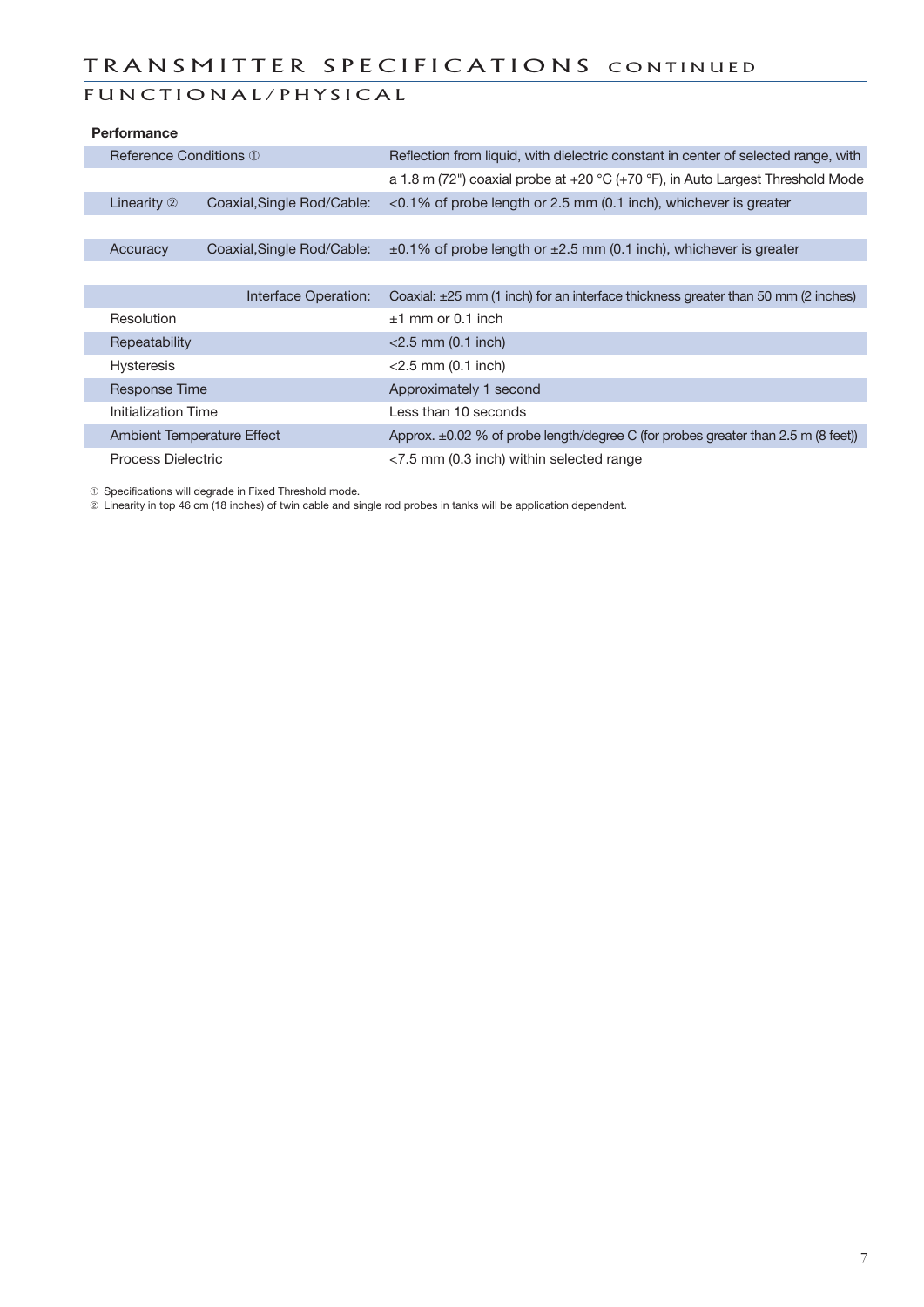|                                                                  | 7zT                                                                                                                      | 7zP                                                                                                                  |  |  |
|------------------------------------------------------------------|--------------------------------------------------------------------------------------------------------------------------|----------------------------------------------------------------------------------------------------------------------|--|--|
| <b>Description</b>                                               | <b>Standard Temperature</b>                                                                                              | <b>High Pressure</b>                                                                                                 |  |  |
| <b>Application</b>                                               | Level/Interface                                                                                                          | Level/Interface                                                                                                      |  |  |
| <b>Installation</b>                                              | Tank/Chamber                                                                                                             | Tank/Chamber                                                                                                         |  |  |
| <b>Overfill Safe</b>                                             | Yes                                                                                                                      | <b>Yes</b>                                                                                                           |  |  |
| <b>Materials - Probe</b>                                         | 316/316L (1.4401/1.4404)                                                                                                 | 316/316L (1.4401/1.4404)                                                                                             |  |  |
| <b>Process Seal</b>                                              | Teflon <sup>®</sup> TFE with Viton <sup>®</sup> o-rings 1                                                                | Hermetic Glass Ceramic, Inconel                                                                                      |  |  |
| <b>Spacers</b>                                                   | Teflon <sup>®</sup> TFE                                                                                                  | Teflon <sup>®</sup> TFE                                                                                              |  |  |
| <b>Probe Outside Diameter</b><br><b>Enlarged</b><br><b>Basic</b> | 316 SS: 45 mm (1.75")<br>22.5 mm (0.87")                                                                                 | 316 SS: 45 mm (1.75")<br>22.5 mm (0.87")                                                                             |  |  |
| <b>Process Connection</b><br><b>Threaded</b><br><b>Flanged</b>   | 3/4" NPT or 1" BSP<br>Enlarged 2" NPT<br>Various ASME and EN1092                                                         | 3/4" NPT or 1" BSP<br>Enlarged 2" NPT<br>Various ASME and EN1092                                                     |  |  |
| <b>Available Probe Length</b>                                    | 30 to 610 cm (12 to 240 inches)                                                                                          | 30 to 610 cm (12 to 240 inches)                                                                                      |  |  |
| <b>Transition Zones 2</b><br><b>Top</b><br><b>Bottom</b>         | 0 mm (0 inches)<br>$\mathcal{E}_r = 1.4$ : 150 mm (6 inches) $\circledcirc$ ,<br>$\mathcal{E}_r = 80$ : 50 mm (2 inches) | 0 mm (0 inches)<br>$\mathcal{E}_r = 1.4$ : 150 mm (6 inches) $\circledS$ ,<br>$\mathcal{E}_r$ = 80: 50 mm (2 inches) |  |  |
| <b>Process Temperature</b>                                       | -40 to +200 °C (-40 to +400 °F)                                                                                          | -196 to +200 °C (-320 to +400 °F)                                                                                    |  |  |
| <b>Max. Process Pressure 3</b>                                   | 70 bar @ +20 °C (1000 psi @ +70 °F) 431 bar @ +20 °C (6250 psi @ +70 °F)                                                 |                                                                                                                      |  |  |
| <b>Dielectric Range</b>                                          | 1.4 to 100 ⑥                                                                                                             | 1.4 to 100 ⑥                                                                                                         |  |  |
| Vacuum Service 4                                                 | Negative Pressure,<br>but no hermetic seal                                                                               | <b>Full Vacuum</b>                                                                                                   |  |  |
| <b>Viscosity</b><br><b>Enlarged</b><br><b>Basic</b>              | 2000cP (mPa.s)<br>500cP (mPa.s)                                                                                          | 2000cP (mPa.s)<br>500cP (mPa.s)                                                                                      |  |  |
| <b>Media Coating</b>                                             | Filming                                                                                                                  | Filming                                                                                                              |  |  |

¿ Other o-ring materials available upon request.

 $\oslash$  Transition zones (areas with reduced accuracy) are dielectric dependent. It is recommended to set the 0-100 % measuring range outside of the transition zones.

 $\circledR$  Refer to chart on page 10.

√ ECLIPSE probes containing o-rings can be used for vacuum (negative pressure) service, but only those probes with glass seal are hermetically sealed to <10<sup>-8</sup> cc/sec @ 1 atmosphere helium.

 $\circledcirc$  Can be reduced to 75 mm (3") when lower accuracy is acceptable.

≈ 1.2 minimum dielectric when end of probe analysis is enabled.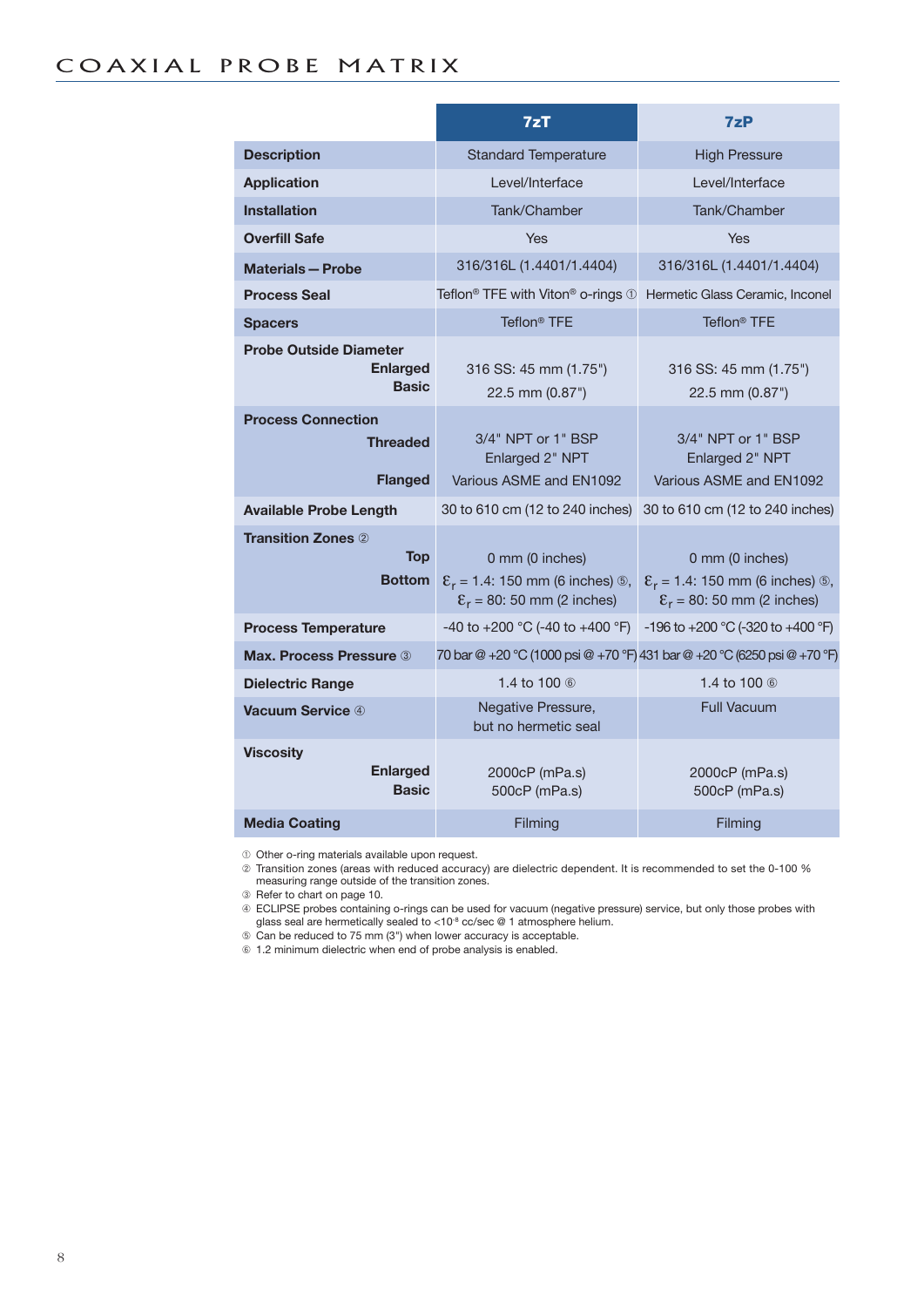### SINGLE ROD RIGID PROBE MATRIX

|                                                                | 7zF                                                                                                                               |
|----------------------------------------------------------------|-----------------------------------------------------------------------------------------------------------------------------------|
| <b>Description</b>                                             | <b>Standard Temperature</b>                                                                                                       |
| <b>Application</b>                                             | Level/Interface                                                                                                                   |
| <b>Installation</b>                                            | Tank/Chamber                                                                                                                      |
| <b>Overfill Safe 7</b>                                         | Nο                                                                                                                                |
| <b>Materials - Probe</b>                                       | 316/316L (1.4401/1.4404)<br>PFA Insulated 316/316L rod                                                                            |
| <b>Process Seal</b>                                            | Teflon <sup>®</sup> TFE with<br>Viton <sup>®</sup> o-rings 1                                                                      |
| <b>Spacers</b>                                                 | <b>None</b>                                                                                                                       |
| <b>Probe Outside Diameter</b>                                  | Bare: 10 mm (0.38") rod<br>Coated: 16 mm (0.625") rod                                                                             |
| <b>Process Connection</b><br><b>Threaded</b><br><b>Flanged</b> | 3/4"NPT; Up to 2" (NPT or BSP)<br>Various ASME, EN1092                                                                            |
| <b>Available Probe Length</b>                                  | 30 to 610 cm (12 to 240 inches)                                                                                                   |
| <b>Transition Zones 2</b><br><b>Top</b><br><b>Bottom</b>       | <b>Application Dependent</b><br>$\mathcal{E}_r = 1.4$ : 150 mm (6 inches) $\circledS$ ,<br>$\mathcal{E}_r$ = 80: 50 mm (2 inches) |
| <b>Process Temperature</b>                                     | -40 to +200 °C (-40 to +400 °F)                                                                                                   |
| <b>Max. Process Pressure 3</b>                                 | 70 bar @ +20 °C<br>$(1000 \text{ psi} @ + 70 \text{ }^{\circ}\text{F})$                                                           |
| <b>Dielectric Range</b>                                        | 1.4 to 100 6                                                                                                                      |
| Vacuum Service 4                                               | Negative Pressure,<br>but no hermetic seal                                                                                        |
| <b>Viscosity</b>                                               | 10,000cP (mPa.s)                                                                                                                  |
| <b>Media Coating</b>                                           | Maximum Error 10 %<br>of coated length<br>(% Error is dependent on<br>dielectric and thickness)                                   |

### SINGLE CABLE FLEXI-BLE PROBE MATRIX

|                                                                | 7z1                                                                                             |
|----------------------------------------------------------------|-------------------------------------------------------------------------------------------------|
| <b>Description</b>                                             | <b>Single Flexible</b><br><b>Standard Temperature</b>                                           |
| <b>Application</b>                                             | Level/Interface                                                                                 |
| <b>Installation</b>                                            | <b>Tank</b>                                                                                     |
| <b>Overfill Safe 7</b>                                         | <b>No</b>                                                                                       |
| <b>Materials - Cable</b>                                       | 316 (1.4401)<br>(optional PFA coating)                                                          |
| <b>Process Seal</b>                                            | Teflon <sup>®</sup> TFE with<br>Viton <sup>®</sup> o-rings 1                                    |
| <b>Probe Outside Diameter</b>                                  | 5 mm (0.19 inches)                                                                              |
| <b>Process Connection</b><br><b>Threaded</b><br><b>Flanged</b> | 1" NPT or 2" BSP<br>Various ASME, EN1092                                                        |
| <b>Available Probe Length</b>                                  | 1 to 30 meters (3 to 100 feet)                                                                  |
| <b>Transition Zones 2</b>                                      |                                                                                                 |
| Top<br><b>Bottom</b>                                           | 30 cm (12 inches)<br>30 cm (12 inches)                                                          |
| <b>Process Temperature</b>                                     | -40 to +200 °C (-40 to +400 °F)                                                                 |
| <b>Max. Process Pressure 3</b>                                 | 70 har $@ + 20 °C$<br>$(1000 \text{ psi } @ + 70 \text{ }^{\circ}F)$                            |
| <b>Dielectric Range 6</b>                                      | 1.7 to 100                                                                                      |
| <b>Vacuum Service</b> 4                                        | Negative Pressure,<br>but no hermetic seal                                                      |
| <b>Viscosity</b>                                               | 10,000 (mPa.s)                                                                                  |
| <b>Media Coating</b>                                           | Maximum Error 10 %<br>of coated length<br>(% Error is dependent on<br>dielectric and thickness) |

 $O$  Other o-ring materials available upon request.

¡ Transition zones (areas with reduced accuracy) are dielectric dependent. It is recommended to set the 0-100 % measuring range outside of the transition zones.

 $\circ$  Refer to chart on page 10.

 ECLIPSE probes containing o-rings can be used for vacuum (negative pressure) service, but only those probes with glass seal are hermetically sealed to <10<sup>-8</sup> cc/sec @ 1 atmosphere helium.

ƒ Can be reduced to 75 mm (3") when lower accuracy is acceptable.

≈ 1.2 minimum dielectric when end of probe analysis is enabled.

∆ Overfill capability can be achieved with software.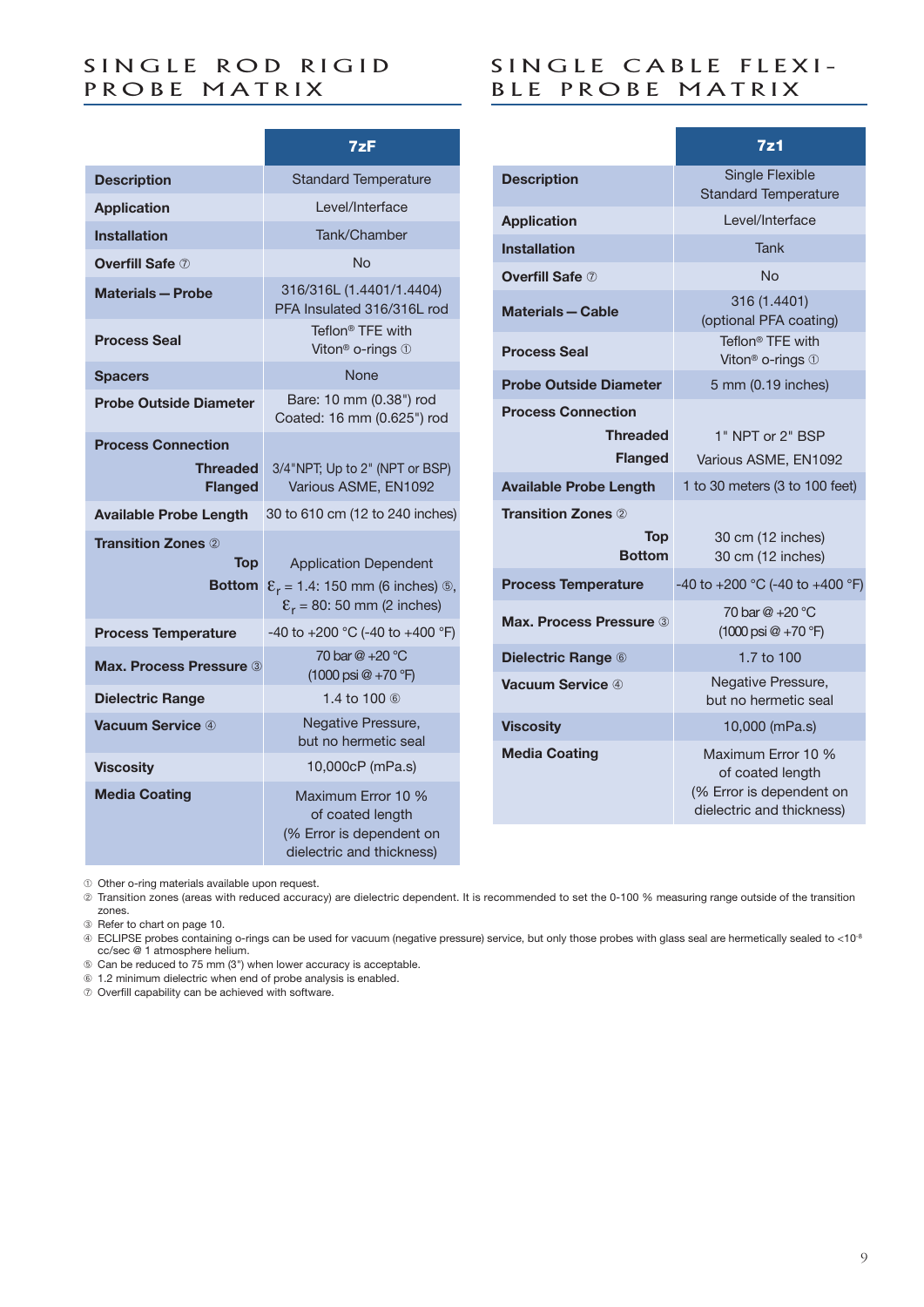

<sup>• 7</sup>zP with threaded fittings have 248 bar (3600 psi) rating.

• Maximum pressure for 1" NPT or 1" BSP: 316 SST probe: 139 bar (2016 psi). • Maximum pressure for 2" NPT or 2" BSP: 316 SST probe: 414 bar (6000 psi).



**Stainless Steel Probes**

|               | Model 7zP  | Models 7zF, 7zT, 7z1 |
|---------------|------------|----------------------|
| Temp. °C (°F) | bar (psg)  | bar (psg)            |
| $-40(-40)$    | 414 (6000) | 51,7 (750)           |
| $20 (+70)$    | 414 (6000) | 68,9 (1000)          |
| $40 (+100)$   | 414 (6000) | 68,9 (1000)          |
| $95 (+200)$   | 356 (5160) | 44,8 (650)           |
| $150 (+300)$  | 321 (4660) | 27,6 (400)           |
| $200 (+400)$  | 295 (4280) | 18,6 (270)           |

Some Model 700 probes can be installed into chambers as small as 2". When a new chamber is required, it can be ordered together with a factory pre-configured Model 700 for a true "plug and play" installation.

### M A G N E T R O L C H A M B E R S

A brief description of the MAGNETROL chamber offering follows. For more details, refer to bulletin 41-140.

MAGNETROL has a long tradition in offering cost-effective chambers. The MAGNETROL external chamber is a self-contained cage designed for use with our top mounting level transmitters or switches. Quality construction and a wide selection of configurations make this cage an ideal means of utilizing the power of Guided Wave Radar without mounting directly into the process vessel.



MAGNETROL chambers are available with a wide variety of options, and can be manufactured to comply with various regulations such as:

- Commercial Design
- ASME B31.1 Design Code
- ASME B31.3 Design Code
- NACE Design Code
- PED









**Sealed Chamber Slip-on head flange Weld neck head flange**

### 10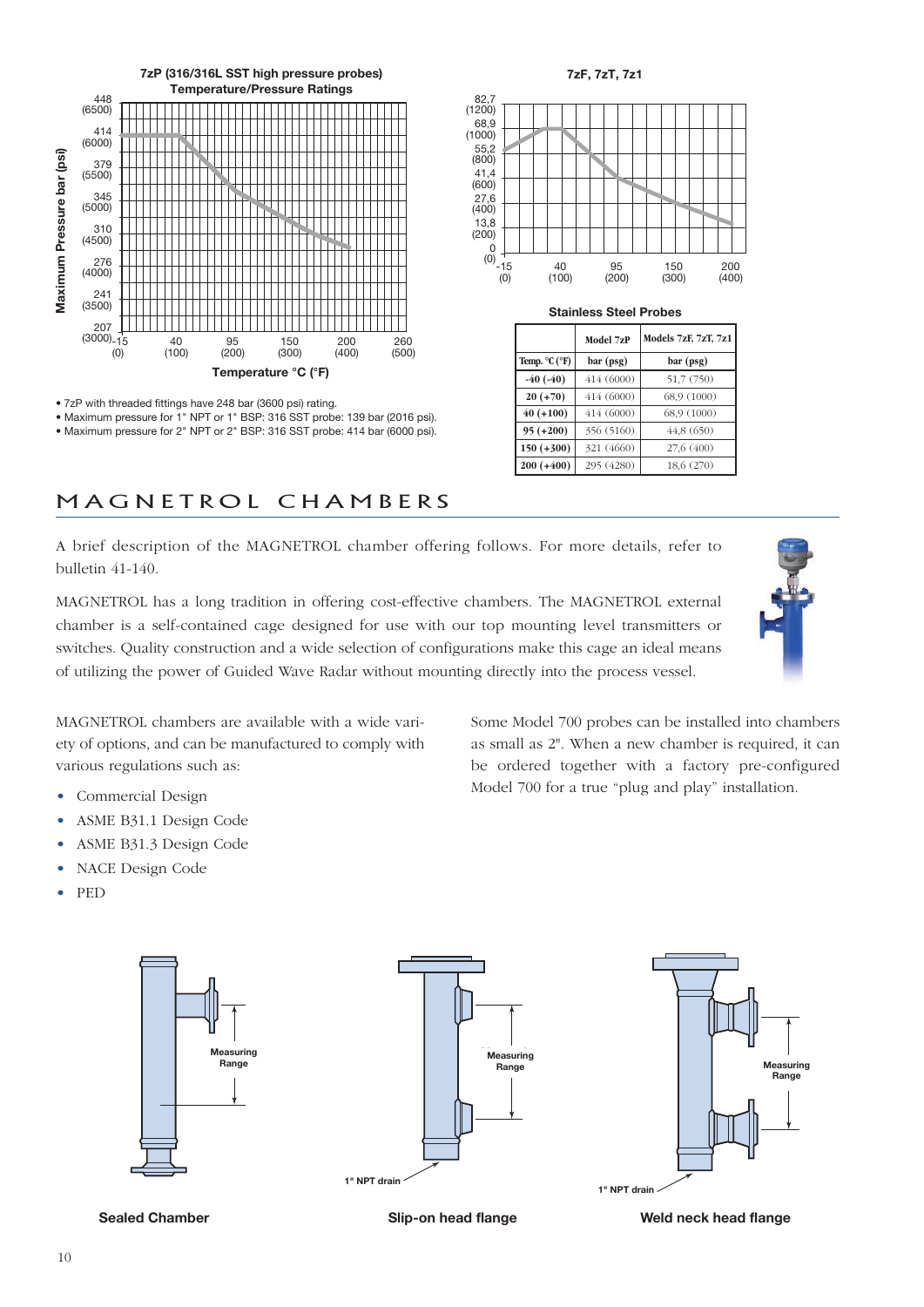### O-RING (SEAL) SELECTION CHART

|          | <b>O-RING/SEAL SPECIFICATIONS</b>              |                                         |                                           |                                             |                                                                                                                                                                                 |                                                                                                                                                                                                                                    |  |  |
|----------|------------------------------------------------|-----------------------------------------|-------------------------------------------|---------------------------------------------|---------------------------------------------------------------------------------------------------------------------------------------------------------------------------------|------------------------------------------------------------------------------------------------------------------------------------------------------------------------------------------------------------------------------------|--|--|
| Code     | O-Ring/Seal<br><b>Material</b>                 | Max. Process<br><b>Temperature</b>      | <b>Min. Process</b><br><b>Temperature</b> | <b>Max. Process</b><br><b>Pressure</b>      | <b>Not Recommended For</b><br><b>Applications</b>                                                                                                                               | <b>Recommended for</b><br><b>Applications</b>                                                                                                                                                                                      |  |  |
| $\Omega$ | Viton <sup>®</sup> GFLT                        | 200 °C @ 16 bar<br>(400 °F @ 230 psi)   | $-40 °C$<br>$(-40 °F)$                    | 70 bar @ 20 °C<br>(1000 psi @<br>70 °F)     | Ketones (MEK, acetone),<br>skydrol fluids, amines,<br>anhydrous ammonia, low<br>molecular weight esters<br>and ethers, hot hydrofluoric<br>or chlorosulfuric acids,<br>sour HCs | General purpose, ethylene                                                                                                                                                                                                          |  |  |
| 2        | Kalrez <sup>®</sup> 4079                       | 200 °C @ 16 bar<br>(400 °F @ 232 psi)   | $-40 °C$<br>$(-40 °F)$                    | 70 bar @ 20 °C<br>(1000 psi @<br>70 °F)     | Hot water/steam, hot<br>aliphatic amines, ethylene<br>oxide, propylene oxide                                                                                                    | Inorganic and organic acids<br>(including hydro fluids and nitric),<br>aldehydes, ethylene, organic oils,<br>glycols, silicone oils, vinegar, sour<br><b>HCs</b>                                                                   |  |  |
| 8        | Simriz SZ485<br>(formerly<br>Aegis PF128)<br>O | 200 °C @ 16 bar<br>(400 °F @ 232 psi)   | $-20 °C$<br>$(-4 °F)$                     | 70 bar @ 20 °C<br>(1000 psi @<br>70 °F)     | Black liquor, freon 43,<br>freon 75, galden, KEL-F<br>liquid, molten potassium,<br>molten sodium                                                                                | Inorganic and organic acids<br>(including hydro fluids and nitric),<br>aldehydes, ethylene, organic oils,<br>glycols, silicone oils, vinegar, sour<br>HCs, steam, amines, ethylene<br>oxide, propylene oxide, NACE<br>applications |  |  |
| A        | Kalrez® 6375                                   | 200 °C @ 16 bar<br>(400 °F @ 232 psi)   | $-40 °C$<br>$(-40 °F)$                    | 70 bar @ 20 °C<br>(1000 psi @<br>70 °F)     | Hot water/steam, hot<br>aliphatic amines                                                                                                                                        | Inorganic and organic acids<br>(including hydro fluids and nitric),<br>aldehydes, ethylene, organic oils,<br>glycols, silicone oils, vinegar, sour<br>HCs. ethylene oxide, propylene<br>oxide                                      |  |  |
| D or N   | <b>Glass Ceramic</b><br><b>Allov</b>           | 450 °C @ 248 bar<br>(850 °F @ 3600 psi) | $-195$ °C<br>$(-320 °F)$                  | 431 bar @<br>20 °C<br>(6250 psi @<br>70 °F) | Hot alkaline solutions HF<br>acid, media with ph>12,<br>direct exposure to<br>saturated steam                                                                                   | General high temperature/high<br>pressure applications,<br>hydrocarbons, full vacuum<br>(hermetic), ammonia, chlorine                                                                                                              |  |  |

 $\circledR$  Maximum +150 °C (+300 °F) for use on steam.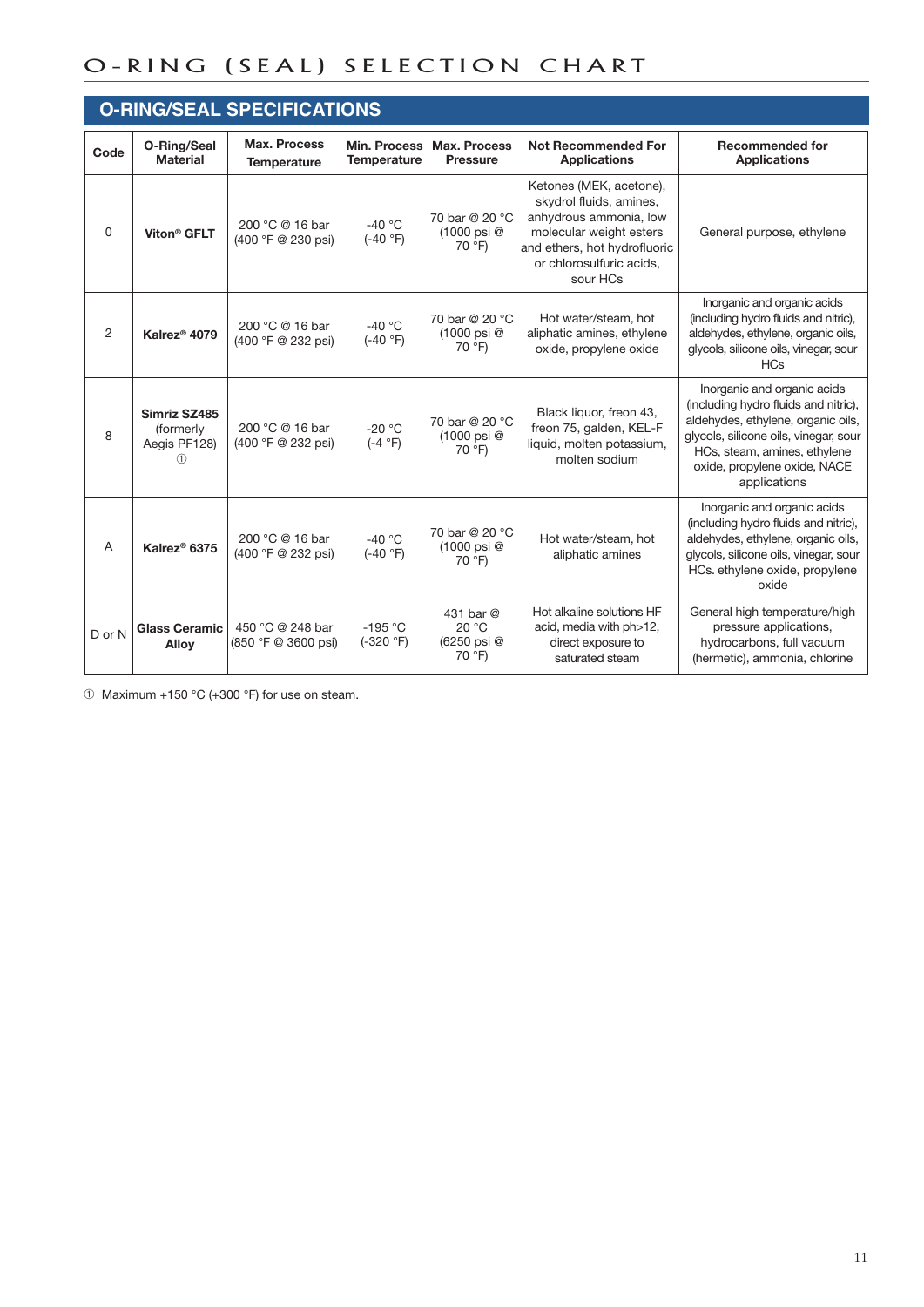



These units are in compliance with the EMC-directive 2014/30/EU, the PED-directive 2014/68/EU and the ATEX directive 2014/34/EU.

### **Intrinsically Safe US: FM19US0182X**

Class I, II, III, Div 1, Group A, B, C, D, E, F, G, T4...T1 Class I, Zone 0 AEx ia IIC T4...T1 Ga Ta =-40  $^{\circ}$ C to + 70  $^{\circ}$ C Type 4X, IP66/67

#### **Canada: FM19CA0094X**

Class I, II, III, Div 1, Group A, B, C, D, E, F, G, T4...T1 Zone 0, Ex ia IIC T4...T1 Ga Ta =-40  $^{\circ}$ C to + 70  $^{\circ}$ C Type 4X, IP66/67

#### **ATEX – FM19ATEX0197X:**

II 1 G Ex ia IIC T4 Ga Ta = -40  $^{\circ}$ C to +70  $^{\circ}$ C IP 66/67

#### **IEC – IECEx FMG 19.0037X:**

Ex ia IIC T4 Ga Ta = -40  $^{\circ}$ C to +70  $^{\circ}$ C IP 66/67

#### The following approval standards are applicable:

**Non- Incendive**

#### **US: FM19US0182X**

Class I, II, III, Div 2, Group A, B, C, D, E, F, G, T4...T1 Class I, Zone 2 AEx nA IIC T4...T1 Gc Ta = -15 °C to + 70 °C Type 4X, IP66/67

#### **Canada: FM19CA0094X**

Class I, II, III, Div 2, Group A, B, C, D, E, F, G, T4...T1 Zone 2, Ex nA IIC T4...T1 Gc Ta = -15 °C to + 70 °C Type 4X, IP66/67

#### **ATEX – FM19ATEX0199X:**

II 3 G Ex nA IIC T4...T1 Gc Ta =  $-15$  °C to  $+70$  °C IP 66/67

### **IEC – IECEx FMG 19.0037X:**

Ex nA IIC T4 Gc Ta =  $-15$  °C to + 70 °C IP 66/67

FM3600:2018, FM3610:2010, FM3611:2018, FM3616:2011, FM3810:2018, UL60079-0:2019, ANSI/ISA 60079-11:2014, ANSI/ISA 60079-15:2012, ANSI/ISA 60079-26:2014, ANSI/NEMA 250:2003, ANSI/IEC 60529:2004, CSA-C22.2 No. 25:2009, CSA-C22.2 No. 30:2007, CSA- C22.2 No. 94:2001, CSA-C22.2 No. 157:2012, CSA-C22.2 No. 213:2012, CAN/CSA 60079- 0:2019 CAN/CSA 60079-11:2011 CAN/CSA 60079-15:2012 C22.2 No. 60529:R2010, ANSI/ISA 12.27.01, EN/IEC60079- 0:2018, EN60079-11:2012, EN60079-15:2010, EN60079-26:2007, EN60529+A1:1991-2000, IEC60079-0:2017, IEC60079-1:2014, IEC60079-11:2011, IEC60079-15:2010, IEC60079-26:2006, ANSI/ISA 12.27.01:2011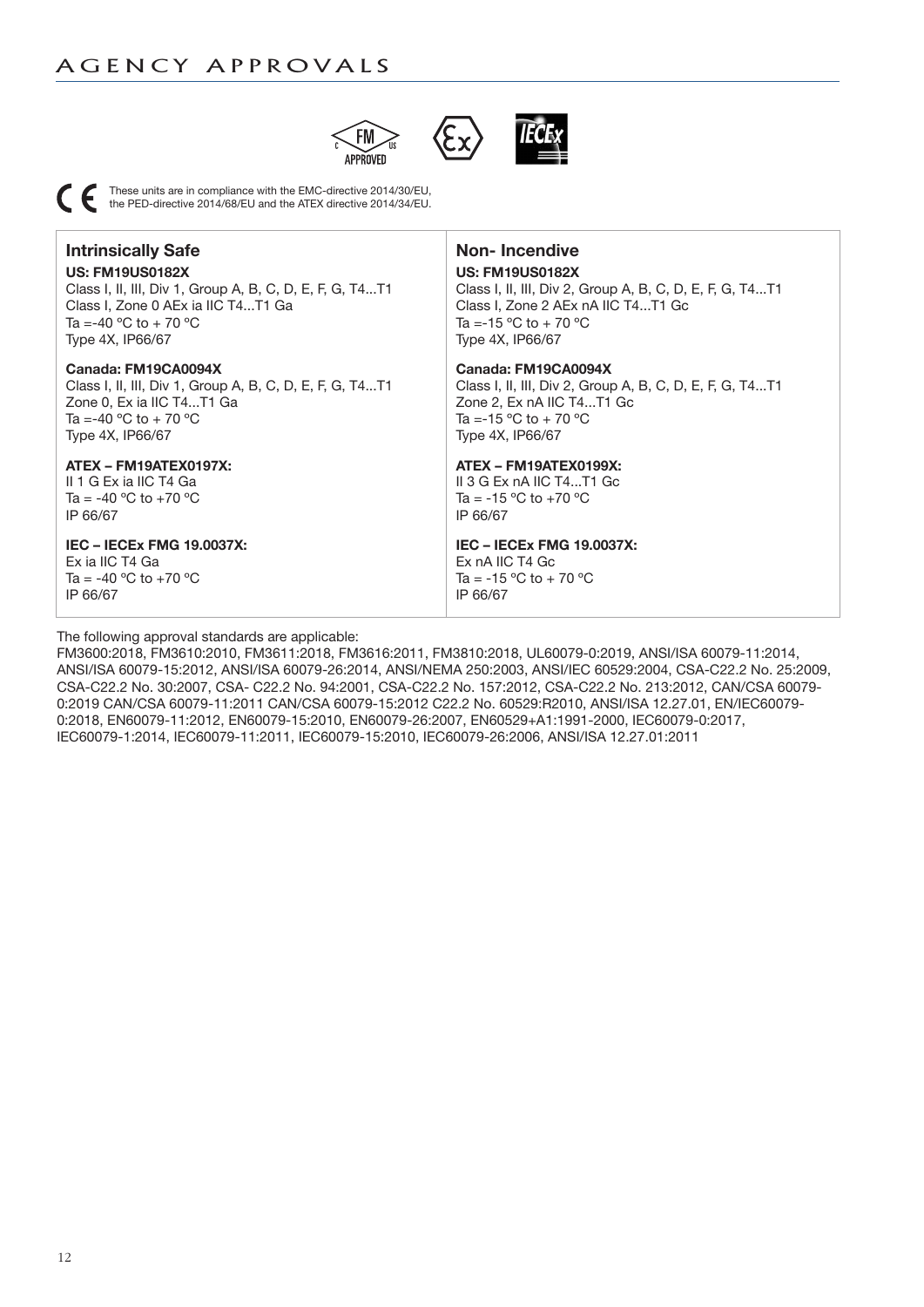#### **Special Conditions of Use**

- 1. The enclosure contains aluminum and is considered to present a potential risk of ignition by impact or friction. Care must be taken during installation and use to prevent impact or friction.
- 2. The risk of electrostatic discharge shall be minimized at installation, following the directions given in the instructions.
- 3. For installation with ambient temperature of  $+70$  °C, refer to the manufacturer's instructions for guidance on proper selection of conductors.
- 4. WARNING Explosion Hazard: Do not disconnect equipment when flammable or combustible atmoshpere is present.

### REPLACEMENT OF DISPLACER TRANSMITTERS

ECLIPSE has proven to be the ideal replacement for existing torque tube transmitters. In numerous applications worldwide, customers have found the performance of ECLIPSE Guided Wave Radar transmitters to be superior to that of antiquated torque tube transmitters.

There are several benefits to using the ECLIPSE Model 706 as a replacement for torque tube transmitters:

#### **• Cost:**

The cost of a new Model 700 transmitter cost is comparable to rebuilding an aging torque tube.

#### **• Installation:**

No field calibration is necessary. The Model 700 transmitter can be configured in minutes with no level movement. (Complete factory pre-configuration is available, which can further decrease the installation effort).

#### **• Performance:**

The ECLIPSE Model 700 is unaffected by changes in specific gravity and has no moving parts that can wear and lose tolerance.

#### **• Ease of replacement:**

Proprietary and standard ASME flanges are offered on all ECLIPSE Model 700 probes so existing chamber/cages can be used.

In order to match the proper ECLIPSE transmitter with the proper external cage, consider the following:

#### **• Type of application:**

Use the proper GWR probe for the application, see pages 8 and 9.

**• Overfill proof:**

For optimum performance, use an overfill-safe probe in all chamber applications.

- **Note:** "Overfill" occurs when the level rises above the maximum range of operation. *Some GWR probes may provide erroneous output in this zone unless an optimal, impedance-matched design is used.*
- **• Minimum Cage Size:**
	- Basic coaxial or single rod probes: 2" minimum
	- Enlarged coaxial probes:  $3$ " minimum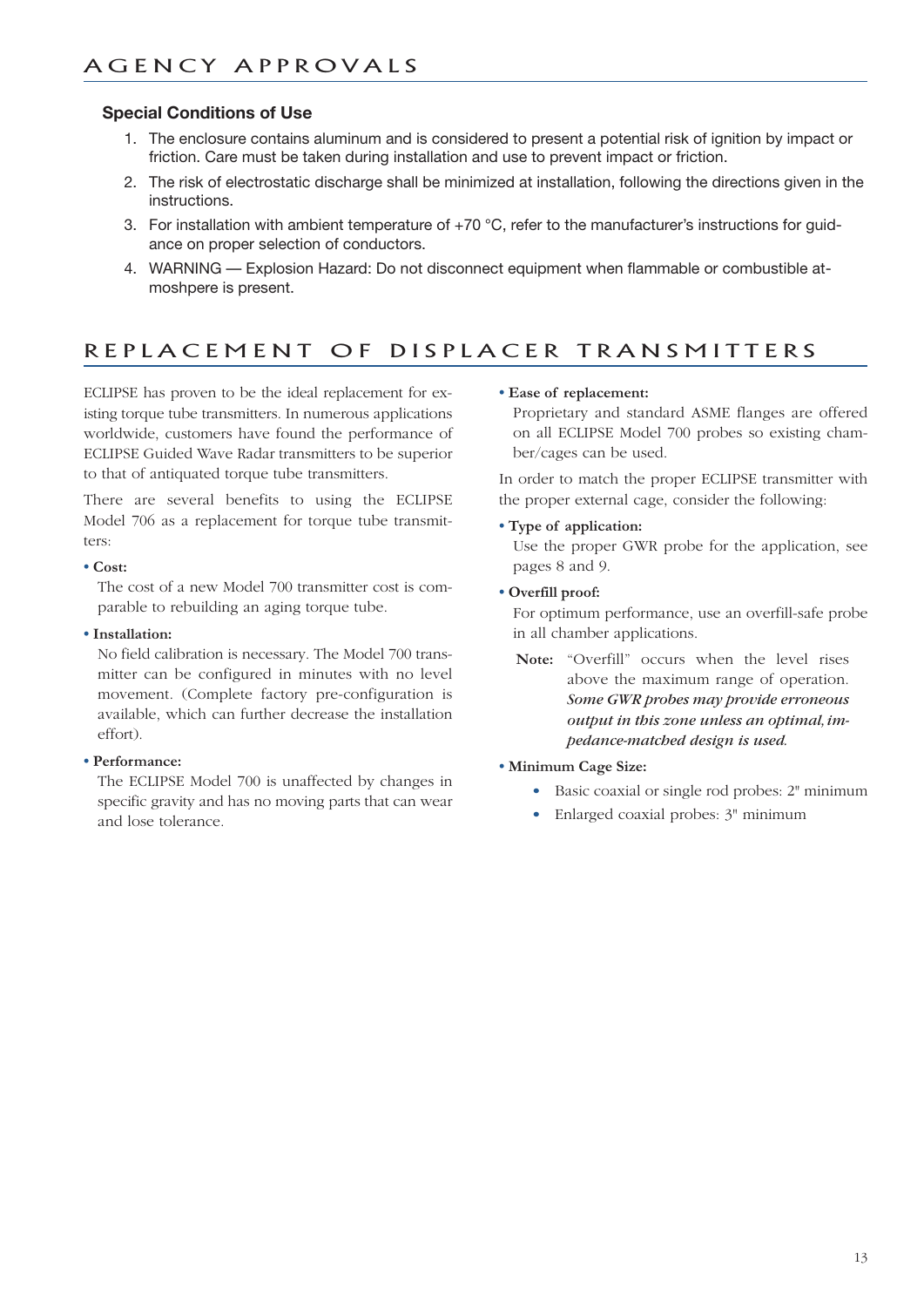### REPLACEMENT OF DISPLACER TRANSMITTERS







#### **Recommended probe length for replacing displacer transmitters**

The table below helps to define the GWR probe length for the most common displacer transmitters. Refer to the proprietary flange selection guide.

| <b>Manufacturer</b> | Type                           | <b>Process Connection</b> | Displacer Length<br>mm (inches) | <b>Probe Length</b> $\oplus$<br>mm (inches) |  |
|---------------------|--------------------------------|---------------------------|---------------------------------|---------------------------------------------|--|
| MAGNETROL           | EZ & PN Modulevel <sup>®</sup> | ASME/EN flange            | $\geq$ 356 (14")                | Displacer $+$ 178 (7)                       |  |

¿ Round down resulting calculation to the nearest mm/inch.

### QUICK RESPONSE CELL (QRC)

Several models are available for extra quick shipment, within max. 15 days after factory receipt of purchase order, through the Quick Response Cell (QRC). To take advantage of QRC, simply match the green model number codes.

QRC delivery is limited to a maximum of 10 units per order. Contact your local representative for lead times on larger volume orders, as well as other products and options.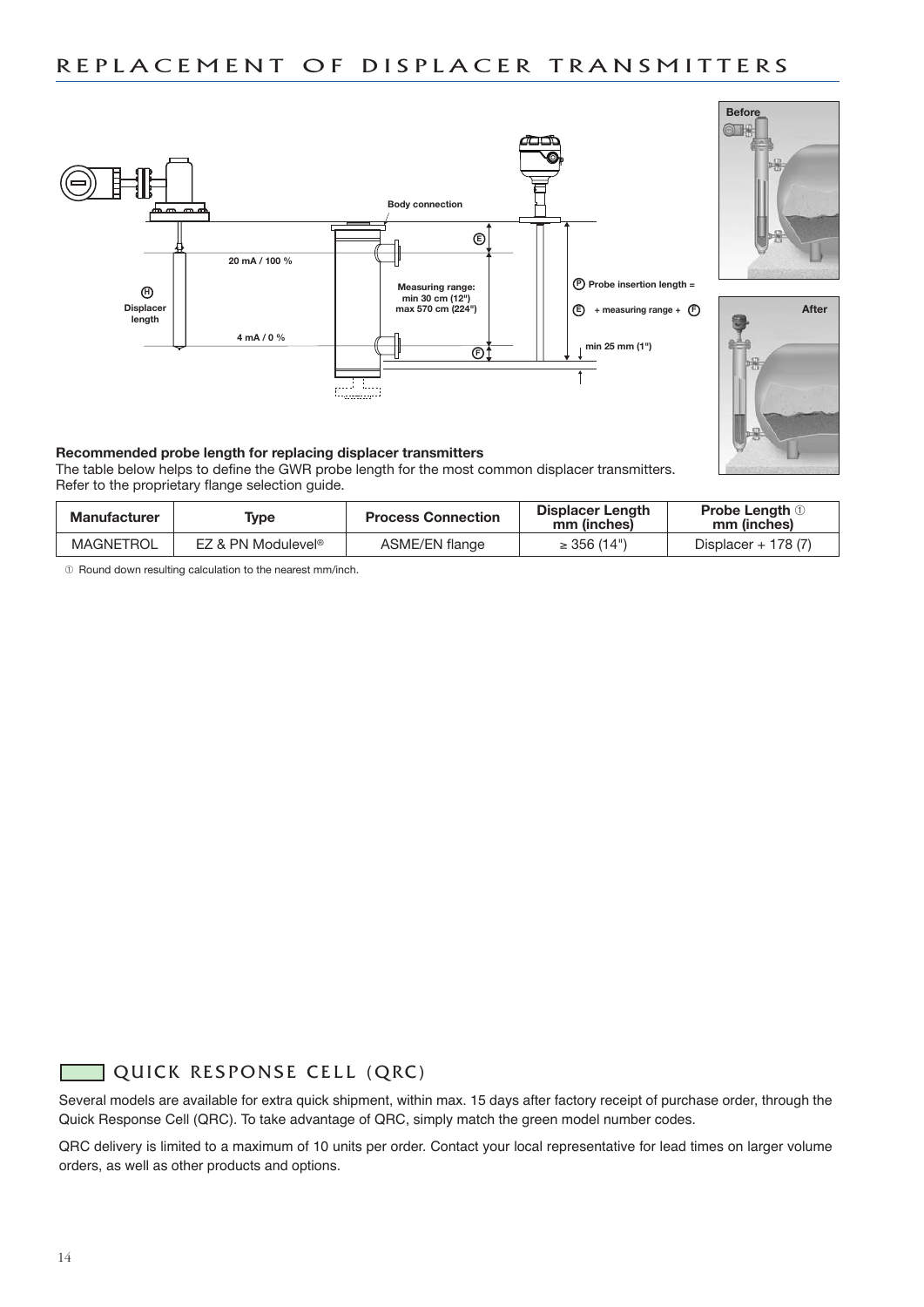### MODEL NUMBER

### **TRANSMITTER**

#### **1 2 3** | BASIC MODEL NUMBER

7 0 0 ECLIPSE Guided Wave Radar (GWR) Level Transmitter



### D I M E N S I O N S

mm (inches)



**Top View**





**Side Views**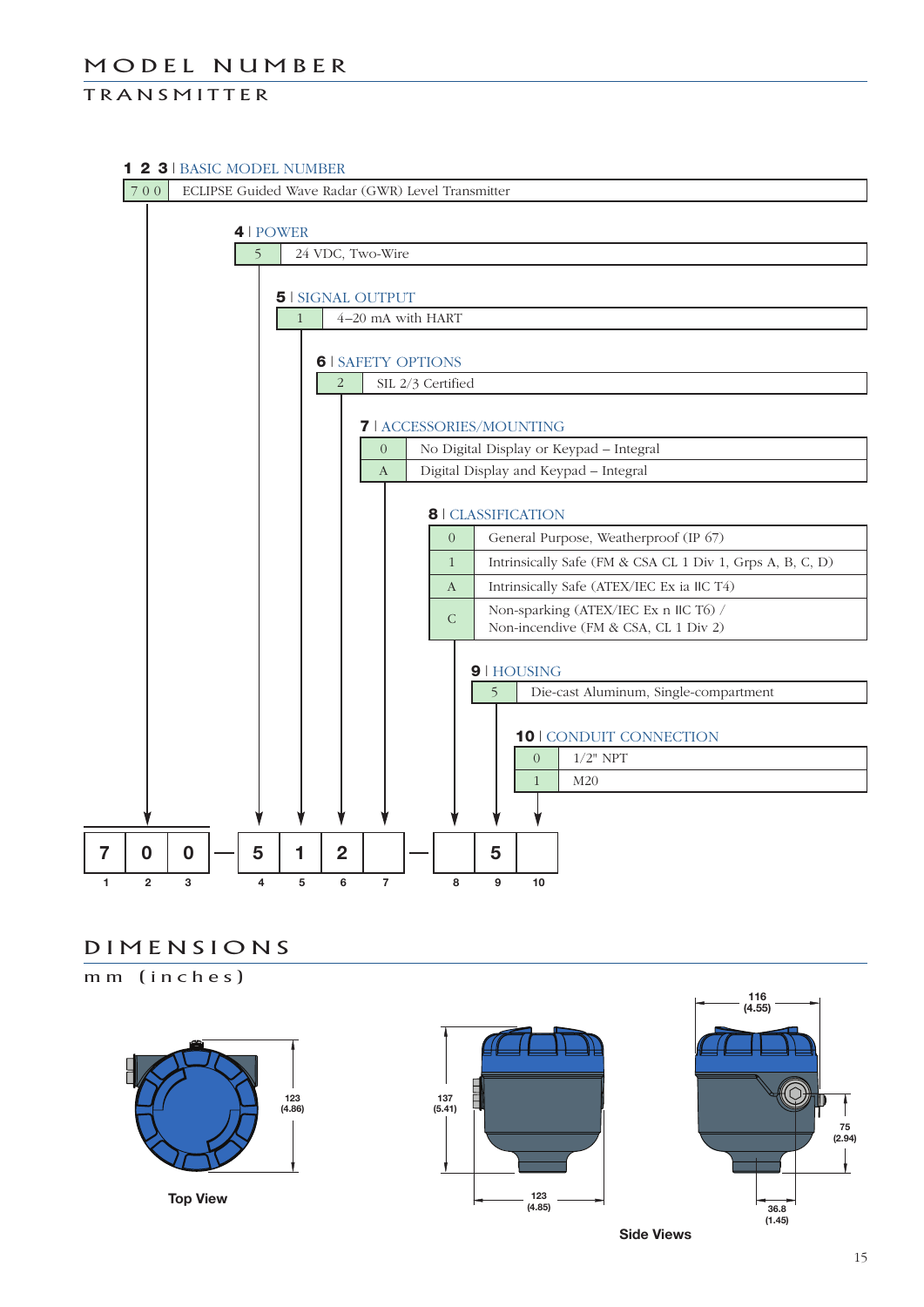### MODEL NUMBER

### SMALL COAXIAL PROBE

#### **1** | TECHNOLOGY

| 7  |                                                                                                                     |                                                                                      |                      | ECLIPSE GWR Probes - Model 700         |          |                                                                                                          |                           |                                          |                            |  |  |  |
|----|---------------------------------------------------------------------------------------------------------------------|--------------------------------------------------------------------------------------|----------------------|----------------------------------------|----------|----------------------------------------------------------------------------------------------------------|---------------------------|------------------------------------------|----------------------------|--|--|--|
|    |                                                                                                                     |                                                                                      |                      |                                        |          |                                                                                                          |                           |                                          |                            |  |  |  |
|    | <b>2   MEASUREMENT SYSTEM</b>                                                                                       |                                                                                      |                      |                                        |          |                                                                                                          |                           |                                          |                            |  |  |  |
|    |                                                                                                                     | English (inches)<br>$\mathbf B$                                                      |                      |                                        |          |                                                                                                          |                           |                                          |                            |  |  |  |
|    | D                                                                                                                   |                                                                                      | Metric (centimeters) |                                        |          |                                                                                                          |                           |                                          |                            |  |  |  |
|    |                                                                                                                     |                                                                                      |                      |                                        |          |                                                                                                          |                           |                                          |                            |  |  |  |
|    |                                                                                                                     | <b>3   CONFIGURATION/STYLE (RIGID)</b>                                               |                      |                                        |          |                                                                                                          |                           |                                          |                            |  |  |  |
|    |                                                                                                                     | $\mathbf{P}$                                                                         |                      |                                        |          | Small Coaxial, High Pressure: Overfill w/Glass Seal (+200 °C/+400 °F) — Available only with 10th digit N |                           |                                          |                            |  |  |  |
|    |                                                                                                                     | T                                                                                    |                      |                                        |          | Small Coaxial, Overfill Standard O-Ring Seal (+200 °C/+400 °F) - NOT available with 10th digit N         |                           |                                          |                            |  |  |  |
|    |                                                                                                                     |                                                                                      |                      |                                        |          |                                                                                                          |                           |                                          |                            |  |  |  |
|    |                                                                                                                     | 4 5   PROCESS CONNECTION – SIZE/TYPE (consult factory for other process connections) |                      |                                        |          |                                                                                                          |                           |                                          |                            |  |  |  |
|    |                                                                                                                     |                                                                                      | Threaded<br>11       | 3/4" NPT Thread                        |          |                                                                                                          | 22                        | 1" BSP (G1) Thread                       |                            |  |  |  |
|    |                                                                                                                     |                                                                                      | 4 1                  | 2" NPT Thread                          |          |                                                                                                          | 42                        | 2" BSP (G2) Thread                       |                            |  |  |  |
|    |                                                                                                                     |                                                                                      | <b>ASME Flanges</b>  |                                        |          |                                                                                                          |                           |                                          |                            |  |  |  |
|    |                                                                                                                     |                                                                                      | 1"<br>23             | 150# ASME RF ①2                        |          | 3 8 1 1/2" 2500# ASME RF                                                                                 | 53                        | 3"<br>$150#$ ASME RF                     | $4"$<br>63<br>150# ASME RF |  |  |  |
|    |                                                                                                                     |                                                                                      | 24 1"                | 300# ASME RF ①2                        | 3 N      | 1 1/2" 2500# ASME RTJ                                                                                    | 54                        | 3"<br>300# ASME RF                       | 64<br>$4"$<br>300# ASME RF |  |  |  |
|    |                                                                                                                     |                                                                                      | 25<br>1"             | 600# ASME RF ①2                        | 43       | $2"$<br>150# ASME RF                                                                                     | 55                        | 3"<br>600# ASME RF                       | $4"$<br>65<br>600# ASME RF |  |  |  |
|    |                                                                                                                     |                                                                                      | 1"<br>2 K            | $600#$ ASME RTJ $\odot$ 2              | 44       | 2"<br>300# ASME RF                                                                                       | 56                        | 3"<br>900# ASME RF                       | $4"$<br>66<br>900# ASME RF |  |  |  |
|    |                                                                                                                     |                                                                                      | 33                   | 1 1/2" 150# ASME RF 2                  | 45       | 2"<br>$600#$ ASME RF                                                                                     | 57                        | 3"<br>1500# ASME RF                      | 67<br>4"<br>1500# ASME RF  |  |  |  |
|    |                                                                                                                     |                                                                                      | 34                   | 1 1/2" 300# ASME RF 2                  | 47       | 900/1500# ASME RF<br>2"                                                                                  | 58                        | 3"<br>2500# ASME RF                      | 68<br>4"<br>2500# ASME RF  |  |  |  |
|    |                                                                                                                     |                                                                                      | 35                   | 1 1/2" 600# ASME RF 2                  | $4\ 8$   | 2"<br>2500# ASME RF                                                                                      | 5 K                       | 3"<br>600# ASME RTJ                      | 6 K $4"$<br>600# ASME RTJ  |  |  |  |
|    |                                                                                                                     |                                                                                      | 3 K                  | 1 1/2" 600# ASME RTJ 2                 | 4 K      | 2"<br>600# ASME RTJ                                                                                      | 5L                        | 3". 900# ASME RTJ                        | 4"<br>6 L<br>900# ASME RTJ |  |  |  |
|    |                                                                                                                     |                                                                                      | 37                   | 1 1/2" 900/1500# ASME RF2              | 4 M      | 2" 900/1500# ASME RTJ                                                                                    | 5 M                       | 3" 1500# ASME RTJ                        | 6 M 4" 1500# ASME RTJ      |  |  |  |
|    |                                                                                                                     |                                                                                      |                      | 3 M   1 1/2" 900/1500# ASME RTJ2       | $4 N$ 2" | 2500# ASME RTJ                                                                                           |                           | 5 N 3" 2500# ASME RTJ                    | $6 N 4'' 2500#$ ASME RTJ   |  |  |  |
|    |                                                                                                                     |                                                                                      | <b>EN Flanges</b>    |                                        |          |                                                                                                          |                           |                                          |                            |  |  |  |
|    |                                                                                                                     |                                                                                      | BZ                   | DN 25, PN 16/25/40 EN 1092-1 TYPE B102 |          |                                                                                                          | $\mathbf{E} \ \mathbf{W}$ | DN 80, PN 16                             | EN 1092-1 TYPE B1          |  |  |  |
|    |                                                                                                                     |                                                                                      | B C                  | DN 25, PN 63/100 EN 1092-1 TYPE B2①2   |          |                                                                                                          | E Z                       | DN 80, PN 25/40                          | EN 1092-1 TYPE B1          |  |  |  |
|    |                                                                                                                     |                                                                                      | C Z                  | DN 40, PN 16/25/40 EN 1092-1 TYPE B12  |          |                                                                                                          |                           | E D<br>DN 80, PN 63<br>EN 1092-1 TYPE B2 |                            |  |  |  |
|    |                                                                                                                     |                                                                                      | C C                  | DN 40, PN 63/100 EN 1092-1 TYPE B22    |          |                                                                                                          | E E                       | DN 80, PN 100                            | EN 1092-1 TYPE B2          |  |  |  |
|    |                                                                                                                     |                                                                                      | $C$ F                | DN 40, PN 160                          |          | EN 1092-1 TYPE B22                                                                                       | $\to$ $\cal F$            | DN 80, PN 160                            | EN 1092-1 TYPE B2          |  |  |  |
|    |                                                                                                                     |                                                                                      | C G                  | DN 40, PN 250                          |          | EN 1092-1 TYPE B22                                                                                       | E G                       | DN 80, PN 250                            | EN 1092-1 TYPE B2          |  |  |  |
|    |                                                                                                                     |                                                                                      | С Н                  | DN 40, PN 320                          |          | EN 1092-1 TYPE B22                                                                                       | E H                       | DN 80, PN 320                            | EN 1092-1 TYPE B2          |  |  |  |
|    |                                                                                                                     |                                                                                      | C J                  | DN 40, PN 400                          |          | EN 1092-1 TYPE B22                                                                                       | E J                       | DN 80, PN 400                            | EN 1092-1 TYPE B2          |  |  |  |
|    |                                                                                                                     |                                                                                      | D W                  | DN 50, PN 16                           |          | EN 1092-1 TYPE B1                                                                                        | F W                       | DN 100, PN 16                            | EN 1092-1 TYPE B1          |  |  |  |
|    |                                                                                                                     |                                                                                      | D Z                  | DN 50, PN 25/40                        |          | EN 1092-1 TYPE B1                                                                                        | FZ                        | DN 100, PN 25/40                         | EN 1092-1 TYPE B1          |  |  |  |
|    |                                                                                                                     |                                                                                      | D D                  | DN 50, PN 63                           |          | EN 1092-1 TYPE B2                                                                                        | F D                       | DN 100, PN 63                            | EN 1092-1 TYPE B2          |  |  |  |
|    |                                                                                                                     |                                                                                      | D E                  | DN 50, PN 100                          |          | EN 1092-1 TYPE B2                                                                                        | F E                       | DN 100, PN 100                           | EN 1092-1 TYPE B2          |  |  |  |
|    |                                                                                                                     |                                                                                      | D F                  | DN 50, PN 160                          |          | EN 1092-1 TYPE B2                                                                                        | F F                       | DN 100, PN 160                           | EN 1092-1 TYPE B2          |  |  |  |
|    |                                                                                                                     |                                                                                      | D G                  | DN 50, PN 250                          |          | EN 1092-1 TYPE B2                                                                                        | F G                       | DN 80, PN 250                            | EN 1092-1 TYPE B2          |  |  |  |
|    | D H<br>DN 50, PN 320<br>EN 1092-1 TYPE B2<br>F H                                                                    |                                                                                      |                      |                                        |          |                                                                                                          |                           | DN 100, PN 320                           | EN 1092-1 TYPE B2          |  |  |  |
|    | D J<br>DN 50, PN 400<br>F J<br>DN 100, PN 400<br>EN 1092-1 TYPE B2<br>EN 1092-1 TYPE B2                             |                                                                                      |                      |                                        |          |                                                                                                          |                           |                                          |                            |  |  |  |
|    | 10 Confirm mounting conditions/nozzle diameter to ensure sufficient clearance.<br>2 Not available with 3rd Digit P. |                                                                                      |                      |                                        |          |                                                                                                          |                           |                                          |                            |  |  |  |
|    |                                                                                                                     |                                                                                      |                      |                                        |          |                                                                                                          |                           |                                          |                            |  |  |  |
| 7  |                                                                                                                     |                                                                                      |                      |                                        |          |                                                                                                          |                           |                                          |                            |  |  |  |
| 1  | $\mathbf 2$                                                                                                         | 3                                                                                    | 4                    | 5<br>6                                 |          | 8<br>9<br>10                                                                                             |                           | 12<br>11                                 | 13<br>14<br>15             |  |  |  |
| 16 |                                                                                                                     |                                                                                      |                      |                                        |          |                                                                                                          |                           |                                          |                            |  |  |  |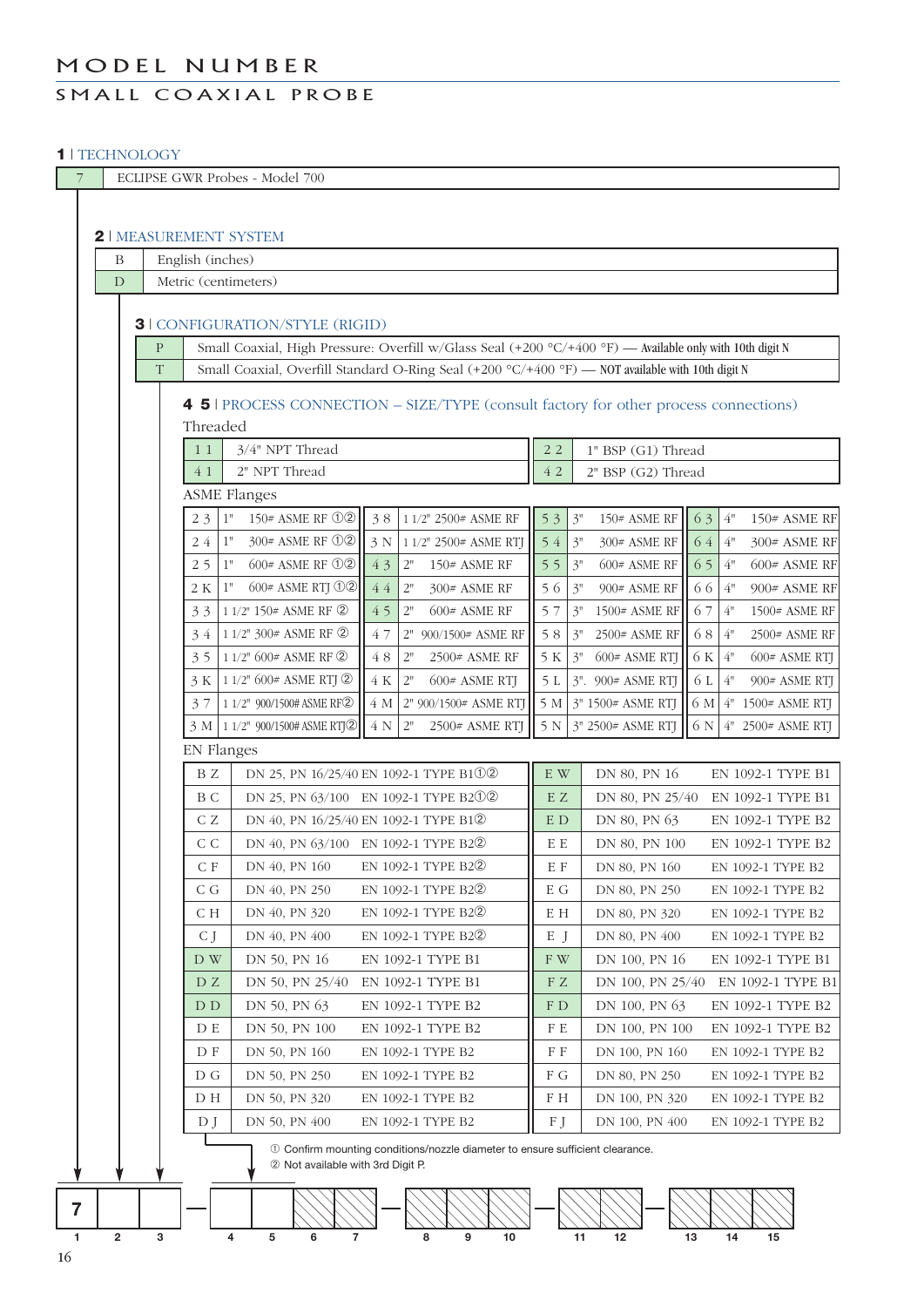### SMALL COAXIAL PROBE

#### **6** | CONSTRUCTION CODES

0 Industrial

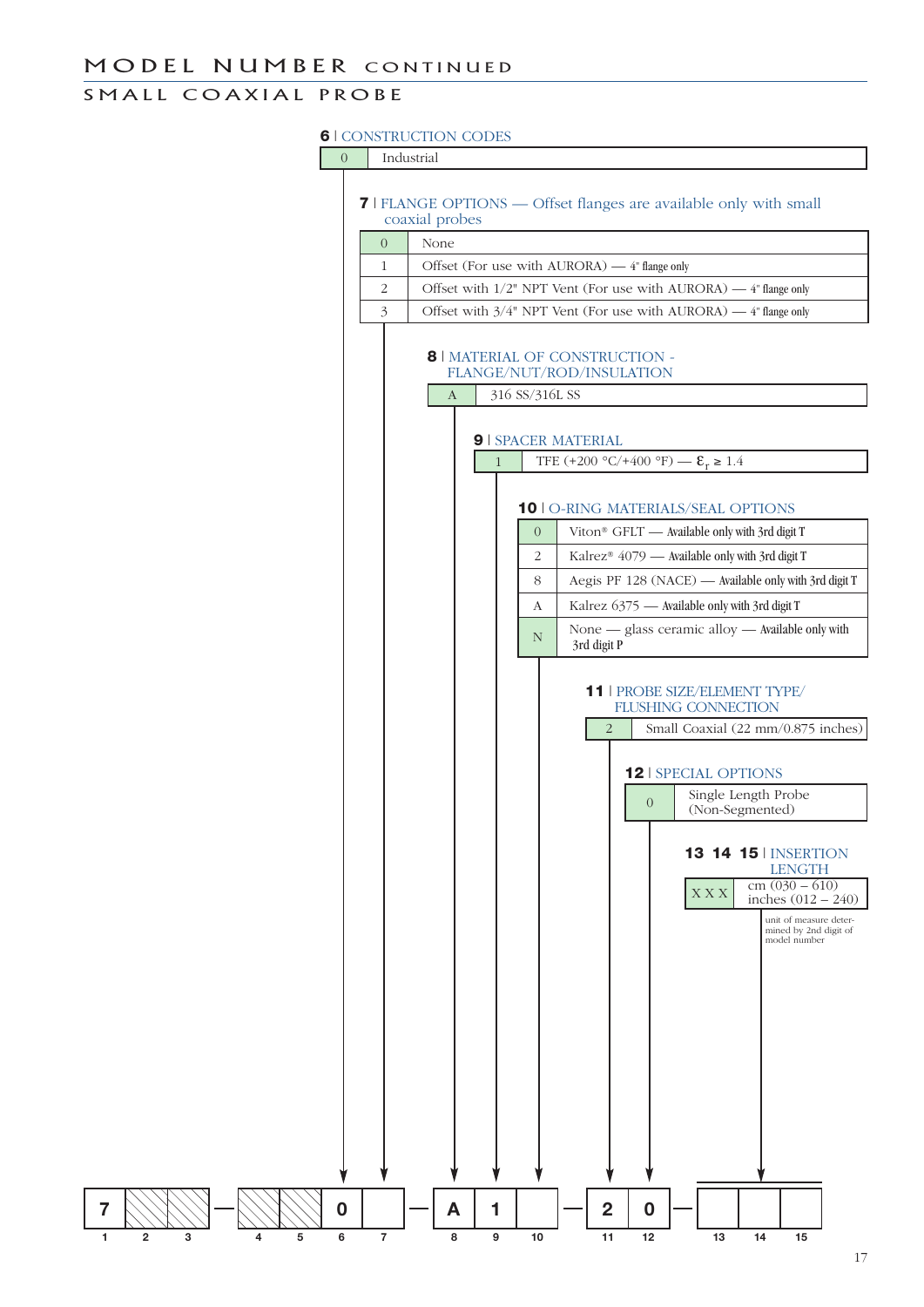### MODEL NUMBER

### ENLARGED COAXIAL PROBE

#### **1** | TECHNOLOGY

| $\overline{7}$ | ECLIPSE GWR Probes - Model 700 |                  |                           |                                                                                                             |            |                                                                            |  |  |  |  |  |  |
|----------------|--------------------------------|------------------|---------------------------|-------------------------------------------------------------------------------------------------------------|------------|----------------------------------------------------------------------------|--|--|--|--|--|--|
|                |                                |                  |                           |                                                                                                             |            |                                                                            |  |  |  |  |  |  |
|                | <b>2   MEASUREMENT SYSTEM</b>  |                  |                           |                                                                                                             |            |                                                                            |  |  |  |  |  |  |
|                | Β                              | English (inches) |                           |                                                                                                             |            |                                                                            |  |  |  |  |  |  |
|                | D                              |                  | Metric (centimeters)      |                                                                                                             |            |                                                                            |  |  |  |  |  |  |
|                |                                |                  |                           |                                                                                                             |            |                                                                            |  |  |  |  |  |  |
|                |                                |                  |                           | <b>3   CONFIGURATION/STYLE (RIGID)</b>                                                                      |            |                                                                            |  |  |  |  |  |  |
|                |                                | $\mathbf{P}$     |                           | Enlarged Coaxial, High Pressure: Overfill w/Glass Seal (+200 °C/+400 °F) — Available only with 10th digit N |            |                                                                            |  |  |  |  |  |  |
|                |                                | T                |                           | Enlarged Coaxial, Overfill Standard O-Ring Seal (+200 °C/+400 °F) - NOT available with 10th digit N         |            |                                                                            |  |  |  |  |  |  |
|                |                                |                  |                           |                                                                                                             |            |                                                                            |  |  |  |  |  |  |
|                |                                |                  |                           |                                                                                                             |            |                                                                            |  |  |  |  |  |  |
|                |                                |                  |                           | 4 5   PROCESS CONNECTION – SIZE/TYPE (consult factory for other process connections)                        |            |                                                                            |  |  |  |  |  |  |
|                |                                |                  | Threaded<br>41            | 2" NPT Thread 1                                                                                             | 42         | 2" BSP (G2) Thread ①                                                       |  |  |  |  |  |  |
|                |                                |                  |                           |                                                                                                             |            |                                                                            |  |  |  |  |  |  |
|                |                                |                  | <b>ASME Flanges</b><br>43 | 2"<br>150# ASME RF ①                                                                                        | 5M         | 3"<br>1500# ASME RTJ                                                       |  |  |  |  |  |  |
|                |                                |                  | 44                        | 2"<br>300# ASME RF ①                                                                                        | 5N         | 3"<br>2500# ASME RTJ                                                       |  |  |  |  |  |  |
|                |                                |                  | 45                        | 600# ASME RF ①<br>2"                                                                                        | 63         | 4"<br>150# ASME RF                                                         |  |  |  |  |  |  |
|                |                                |                  | 4 K                       | $600$ # ASME RTJ $\circled{0}$<br>2"                                                                        | 64         | 4"<br>300# ASME RF                                                         |  |  |  |  |  |  |
|                |                                |                  | 53                        | 150# ASME RF<br>3"                                                                                          | 65         | 4"<br>$600#$ ASME RF                                                       |  |  |  |  |  |  |
|                |                                |                  | 54                        | 3"<br>300# ASME RF                                                                                          | 66         | 4"<br>900# ASME RF                                                         |  |  |  |  |  |  |
|                |                                |                  | 55                        | 3"<br>$600#$ ASME RF                                                                                        | 67         | 4"<br>1500# ASME RF                                                        |  |  |  |  |  |  |
|                |                                |                  | 56                        | 3"<br>900# ASME RF                                                                                          | 68         | 4"<br>2500# ASME RF                                                        |  |  |  |  |  |  |
|                |                                |                  | 57                        | 3"<br>1500# ASME RF                                                                                         | 6K         | 4"<br>600# ASME RTJ                                                        |  |  |  |  |  |  |
|                |                                |                  | 58                        | 3"<br>2500# ASME RF                                                                                         | 6L         | 4"<br>900# ASME RTJ                                                        |  |  |  |  |  |  |
|                |                                |                  | 5K                        | 3"<br>600# ASME RTJ                                                                                         | 6M         | 4"<br>1500# ASME RTJ                                                       |  |  |  |  |  |  |
|                |                                |                  | 5L                        | 3"<br>900# ASME RTJ                                                                                         | 6N         | 4"<br>2500# ASME RTJ                                                       |  |  |  |  |  |  |
|                |                                |                  | <b>EN</b> Flanges         |                                                                                                             |            |                                                                            |  |  |  |  |  |  |
|                |                                |                  | D W                       | DN 50, PN 16<br>EN 1092-1 TYPE B10                                                                          | E H        | DN 80, PN 320<br>EN 1092-1 TYPE B2                                         |  |  |  |  |  |  |
|                |                                |                  | D Z                       | DN 50, PN 25/40<br>EN 1092-1 TYPE B10                                                                       | E J        | DN 80, PN 400<br>EN 1092-1 TYPE B2                                         |  |  |  |  |  |  |
|                |                                |                  | D D                       | DN 50, PN 63<br>EN 1092-1 TYPE B2 ①                                                                         | F W        | DN 100, PN 16<br>EN 1092-1 TYPE B1                                         |  |  |  |  |  |  |
|                |                                |                  | D E                       | DN 50, PN 100<br>EN 1092-1 TYPE B2 ①                                                                        | F Z        | DN 100, PN 25/40 EN 1092-1 TYPE B1                                         |  |  |  |  |  |  |
|                |                                |                  | E W                       | DN 80, PN 16<br>EN 1092-1 TYPE B1                                                                           | F D        | DN 100, PN 63<br>EN 1092-1 TYPE B2                                         |  |  |  |  |  |  |
|                |                                |                  | E Z                       | DN 80, PN 25/40<br>EN 1092-1 TYPE B1                                                                        | FE         | DN 100, PN 100<br>EN 1092-1 TYPE B2                                        |  |  |  |  |  |  |
|                |                                |                  | E D                       | DN 80, PN 63<br>EN 1092-1 TYPE B2                                                                           | F F        | DN 100, PN 160<br>EN 1092-1 TYPE B2                                        |  |  |  |  |  |  |
|                |                                |                  | E E<br>E F                | DN 80, PN 100<br>EN 1092-1 TYPE B2<br>DN 80, PN 160<br>EN 1092-1 TYPE B2                                    | F G<br>F H | DN 100, PN 250<br>EN 1092-1 TYPE B2                                        |  |  |  |  |  |  |
|                |                                |                  | E G                       | DN 80, PN 250<br>EN 1092-1 TYPE B2                                                                          | FJ         | DN 100, PN 320<br>EN 1092-1 TYPE B2<br>DN 100, PN 400<br>EN 1092-1 TYPE B2 |  |  |  |  |  |  |
|                |                                |                  |                           |                                                                                                             |            |                                                                            |  |  |  |  |  |  |
|                |                                |                  |                           | 10 Confirm mounting conditions/nozzle diameter to ensure sufficient clearance.                              |            |                                                                            |  |  |  |  |  |  |
|                |                                |                  |                           |                                                                                                             |            |                                                                            |  |  |  |  |  |  |
|                |                                |                  |                           |                                                                                                             |            |                                                                            |  |  |  |  |  |  |
|                |                                |                  |                           |                                                                                                             |            |                                                                            |  |  |  |  |  |  |
|                |                                |                  |                           |                                                                                                             |            |                                                                            |  |  |  |  |  |  |
| $\overline{7}$ |                                |                  |                           |                                                                                                             |            |                                                                            |  |  |  |  |  |  |
| 1              | $\overline{2}$                 | 3                | 4                         | ${\bf 5}$<br>6<br>8<br>9<br>10<br>7                                                                         | 11         | 13<br>14<br>12<br>15                                                       |  |  |  |  |  |  |
| 18             |                                |                  |                           |                                                                                                             |            |                                                                            |  |  |  |  |  |  |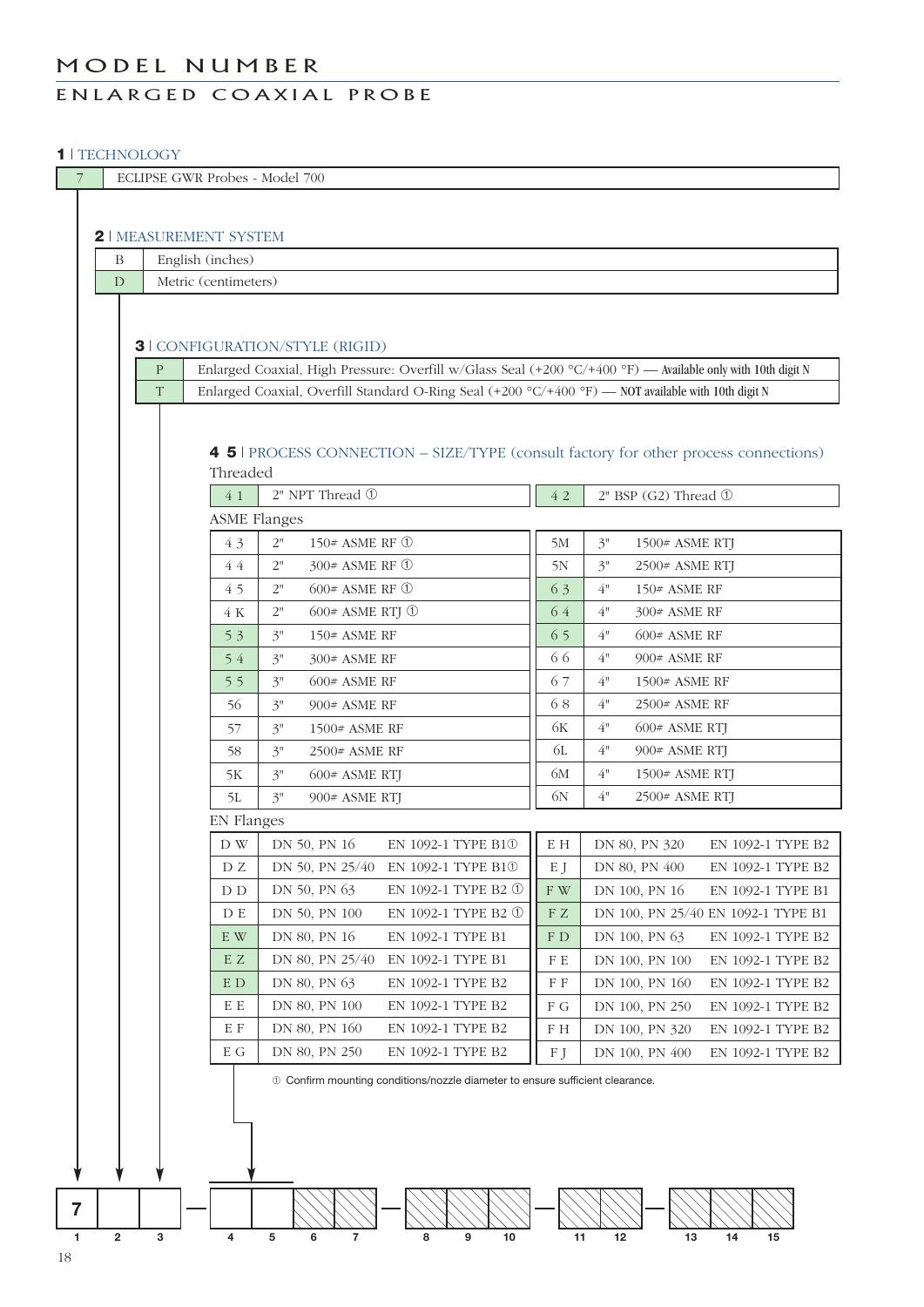### MODEL NUMBER CONTINUED

### EN LARGED COAXIAL PROBE

#### **6** | CONSTRUCTION CODES



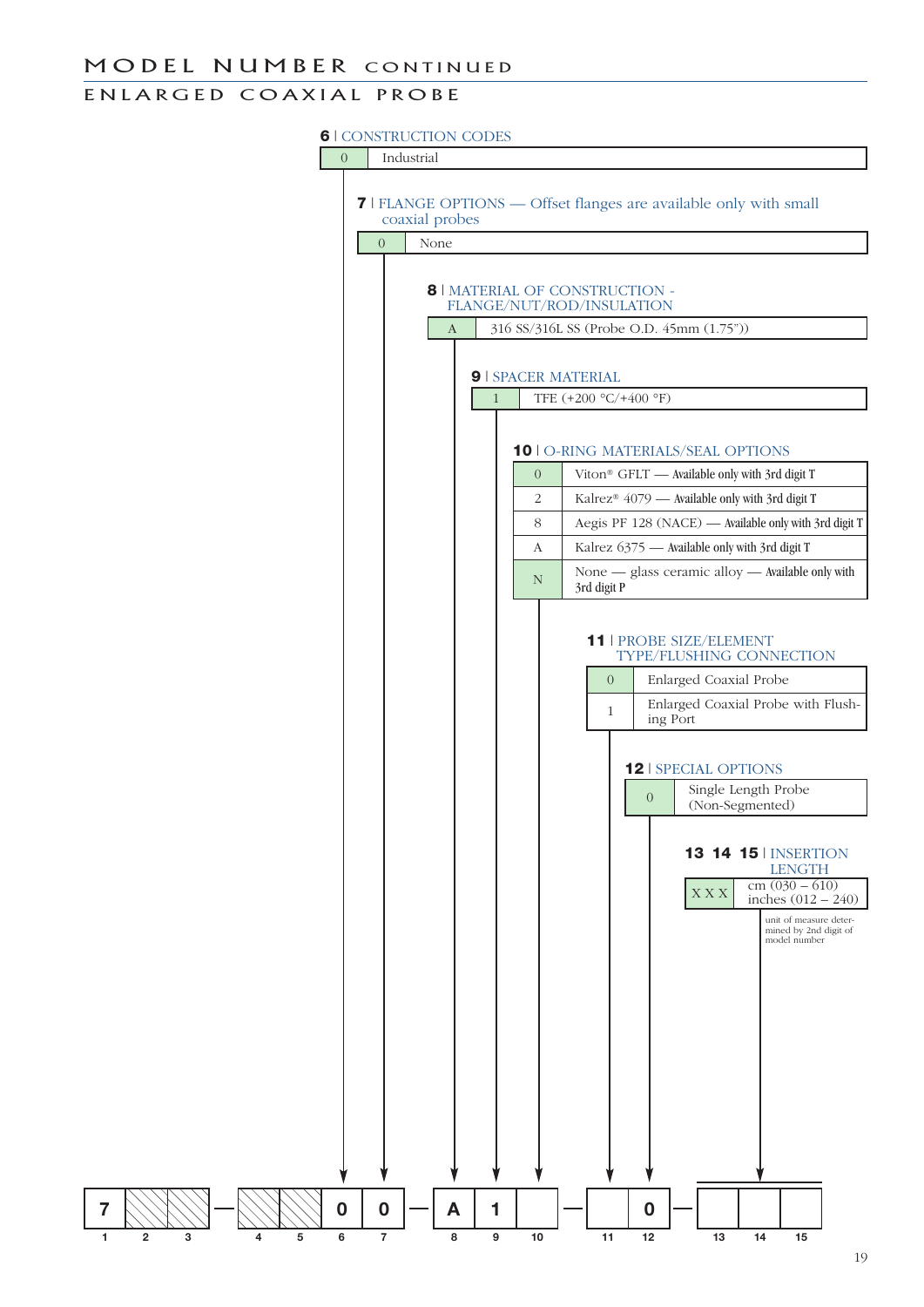### MODEL NUMBER

### SINGLE ROD RIGID PROBE

#### **1** | TECHNOLOGY

| $\overline{7}$ |                | ECLIPSE GWR Probes - Model 700 |                                                                                         |                                        |          |                                  |    |                                 |                                        |  |
|----------------|----------------|--------------------------------|-----------------------------------------------------------------------------------------|----------------------------------------|----------|----------------------------------|----|---------------------------------|----------------------------------------|--|
|                |                | <b>2   MEASUREMENT SYSTEM</b>  |                                                                                         |                                        |          |                                  |    |                                 |                                        |  |
|                | B              | English (inches)               |                                                                                         |                                        |          |                                  |    |                                 |                                        |  |
|                | D              | Metric (centimeters)           |                                                                                         |                                        |          |                                  |    |                                 |                                        |  |
|                |                |                                |                                                                                         |                                        |          |                                  |    |                                 |                                        |  |
|                |                |                                | <b>3   CONFIGURATION/STYLE (RIGID)</b>                                                  |                                        |          |                                  |    |                                 |                                        |  |
|                |                | F                              | Single Rod, Standard (200 °C/+400 °F)                                                   |                                        |          |                                  |    |                                 |                                        |  |
|                |                |                                |                                                                                         |                                        |          |                                  |    |                                 |                                        |  |
|                |                |                                |                                                                                         |                                        |          |                                  |    |                                 |                                        |  |
|                |                | Threaded                       | 4 5   PROCESS CONNECTION – SIZE/TYPE (consult factory for other process connections) 10 |                                        |          |                                  |    |                                 |                                        |  |
|                |                | 11                             | 3/4" NPT Thread                                                                         |                                        |          | 2 2                              |    | 1" BSP (G1) Thread              |                                        |  |
|                |                | 21                             | 1" NPT Thread                                                                           |                                        |          | 42                               |    | 2" BSP (G2) Thread              |                                        |  |
|                |                | 41                             | 2" NPT Thread                                                                           |                                        |          |                                  |    |                                 |                                        |  |
|                |                |                                | <b>ASME Flanges</b>                                                                     |                                        |          |                                  |    |                                 |                                        |  |
|                |                | 33                             | 1 1/2" 150# ASME RF ①                                                                   | 4 N                                    | 2"       | 2500# ASME RTJ                   |    | 5 N                             | 3"<br>$2500#$ ASME RTJ                 |  |
|                |                | 34                             | 1 1/2" 300# ASME RF ①                                                                   | 53                                     | 3"       | 150# ASME RF                     |    | 63                              | 4"<br>150# ASME RF                     |  |
|                |                | 35                             | $1\ 1/2"$ 600# ASME RF $\textcircled{\tiny 1}$                                          | 54                                     | 3"       | 300# ASME RF                     |    | 64                              | 4"<br>300# ASME RF                     |  |
|                |                | 43                             | $2"$ – $150\#$ ASME RF $\textcircled{\tiny 1}$                                          | 55                                     | 3"       | $600#$ ASME RF                   |    | 65                              | 4"<br>$600#$ ASME RF                   |  |
|                |                | 44                             | 300# ASME RF ①<br>2"                                                                    | 56                                     | 3"       | 900# ASME RF                     |    | 66                              | 4"<br>900# ASME RF                     |  |
|                |                | 45                             | $600#$ ASME RF $\circledcirc$<br>2"                                                     | 57                                     | 3"       | 1500# ASME RF                    |    | 67                              | 4"<br>1500# ASME RF                    |  |
|                |                | 47<br>48                       | 900/1500# ASME RF<br>2"<br>2500# ASME RF                                                | 58<br>5 K                              | 3"       | 2500# ASME RF                    |    | 68<br>6 K                       | 4"<br>2500# ASME RF<br>4"              |  |
|                |                | 4 K                            | 2"<br>600# ASME RTJ<br>2"                                                               | 5L                                     | 3"<br>3" | $600#$ ASME RTJ<br>900# ASME RTJ |    | 6 L                             | $600#$ ASME RTJ<br>4"<br>900# ASME RTJ |  |
|                |                | 4 M                            | 900/1500# ASME RTJ<br>2"                                                                | 5 M                                    | 3"       | 1500# ASME RTJ                   |    | 6 M                             | 4"<br>1500# ASME RTJ                   |  |
|                |                |                                |                                                                                         |                                        |          |                                  |    | 6 N                             | 4"<br>2500# ASME RTJ                   |  |
|                |                | <b>EN Flanges</b>              |                                                                                         |                                        |          |                                  |    |                                 |                                        |  |
|                |                | CZ                             | DN 40, PN 16/25/40 EN 1092-1 TYPE B1                                                    |                                        |          | E D                              |    | DN 80, PN 63                    | EN 1092-1 TYPE B2                      |  |
|                |                | C C                            | DN 40, PN 63/100 EN 1092-1 TYPE B2                                                      |                                        |          | E E                              |    | DN 80, PN 100                   | EN 1092-1 TYPE B2                      |  |
|                |                | C F                            | DN 40, PN 160                                                                           | EN 1092-1 TYPE B2                      |          | E F                              |    | DN 80, PN 160                   | EN 1092-1 TYPE B2                      |  |
|                |                | C G                            | DN 40, PN 250                                                                           | EN 1092-1 TYPE B2                      |          | E G                              |    | DN 80, PN 250                   | EN 1092-1 TYPE B2                      |  |
|                |                | D W                            | DN 50, PN 16                                                                            | EN 1092-1 TYPE B1 <sup>0</sup>         |          | E H                              |    | DN 80, PN 320                   | EN 1092-1 TYPE B2                      |  |
|                |                | DZ                             | DN 50, PN 25/40                                                                         | EN 1092-1 TYPE B10                     |          | E J                              |    | DN 80, PN 400                   | EN 1092-1 TYPE B2                      |  |
|                |                | D D                            | DN 50, PN 63                                                                            | EN 1092-1 TYPE B2 <sup>0</sup>         |          | F W                              |    | DN 100, PN 16                   | EN 1092-1 TYPE B1                      |  |
|                |                | D E                            | DN 50, PN 100                                                                           | EN 1092-1 TYPE B2 <sup>0</sup>         |          | F Z                              |    | DN 100, PN 25/40                | EN 1092-1 TYPE B1                      |  |
|                |                | D F<br>D G                     | DN 50, PN 160<br>DN 50, PN 250                                                          | EN 1092-1 TYPE B2<br>EN 1092-1 TYPE B2 |          | F D<br>F E                       |    | DN 100, PN 63<br>DN 100, PN 100 | EN 1092-1 TYPE B2<br>EN 1092-1 TYPE B2 |  |
|                |                | D H                            | DN 50, PN 320                                                                           | EN 1092-1 TYPE B2                      |          | F F                              |    | DN 100, PN 160                  | EN 1092-1 TYPE B2                      |  |
|                |                | D <sub>J</sub>                 | DN 50, PN 400                                                                           | EN 1092-1 TYPE B2                      |          | ${\mathcal F}$ G                 |    | DN 100, PN 250                  | EN 1092-1 TYPE B2                      |  |
|                |                | E W                            | DN 80, PN 16                                                                            | EN 1092-1 TYPE B10                     |          | F H                              |    | DN 100, PN 320                  | EN 1092-1 TYPE B2                      |  |
|                |                | E Z                            | DN 80, PN 25/40                                                                         | EN 1092-1 TYPE B1                      |          | F J                              |    | DN 100, PN 400                  | EN 1092-1 TYPE B2                      |  |
|                |                |                                | 10 Confirm mounting conditions/nozzle diameter to ensure sufficient clearance.          |                                        |          |                                  |    |                                 |                                        |  |
|                |                |                                |                                                                                         |                                        |          |                                  |    |                                 |                                        |  |
| 7              |                | F                              |                                                                                         |                                        |          |                                  |    |                                 |                                        |  |
| $\mathbf{1}$   | $\overline{2}$ | 3<br>4                         | 5<br>6<br>8<br>$\overline{\phantom{a}}$                                                 | 9                                      | 10       | 11                               | 12 |                                 | 13<br>14<br>15                         |  |
| 20             |                |                                |                                                                                         |                                        |          |                                  |    |                                 |                                        |  |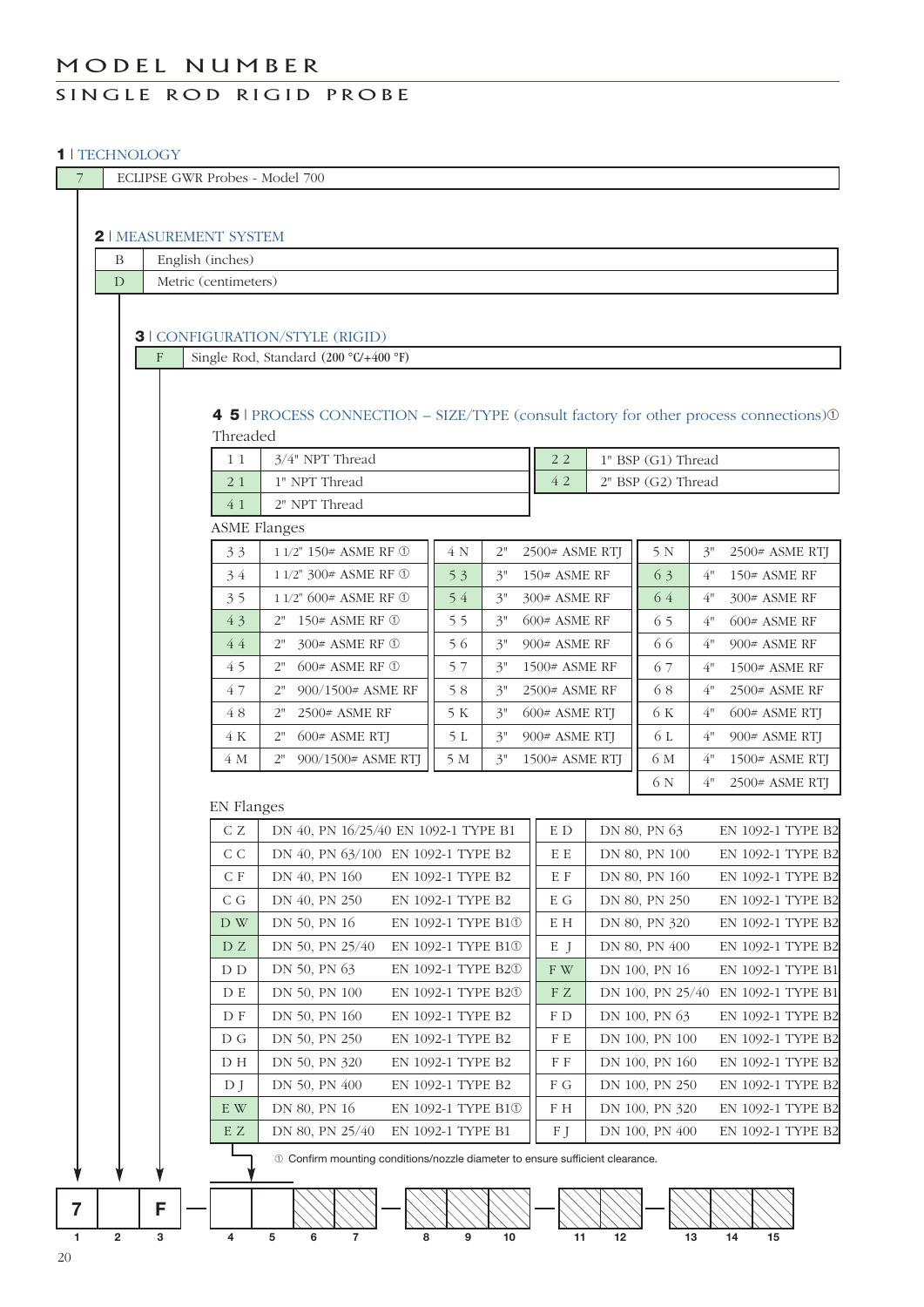#### MODEL NUMBER CONTINUED

### SINGLE ROD RIGID PROBE

#### **6** | CONSTRUCTION CODES

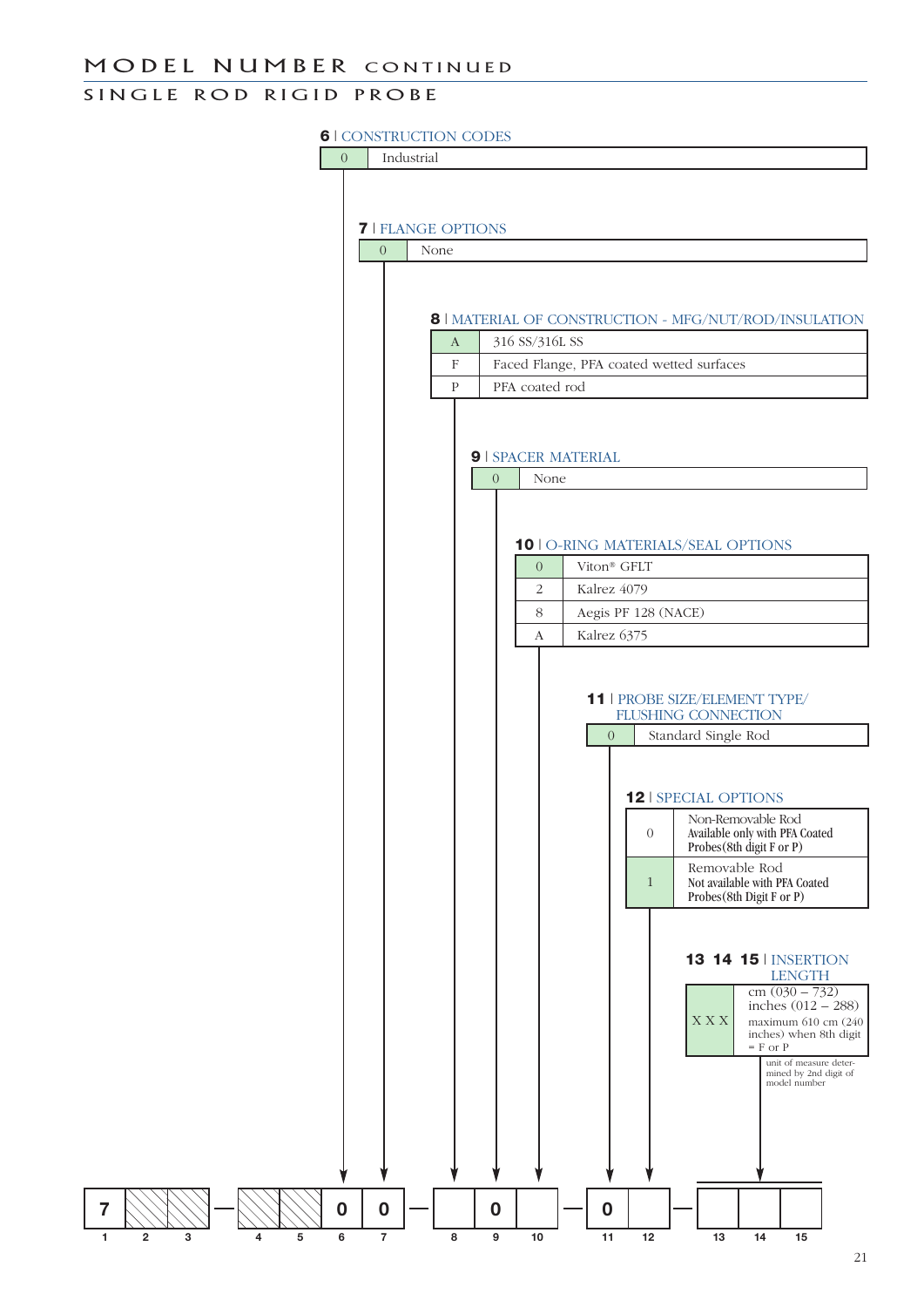### MODEL NUMBER

### SINGLE FLEXIBLE PROBE

#### **1** | TECHNOLOGY

| $\overline{7}$ |                         |                                                                                               |   |                               |                                            | ECLIPSE GWR Probes - Model 700                                                       |                     |                   |  |                |    |                    |                    |    |                |  |
|----------------|-------------------------|-----------------------------------------------------------------------------------------------|---|-------------------------------|--------------------------------------------|--------------------------------------------------------------------------------------|---------------------|-------------------|--|----------------|----|--------------------|--------------------|----|----------------|--|
|                |                         |                                                                                               |   |                               |                                            |                                                                                      |                     |                   |  |                |    |                    |                    |    |                |  |
|                |                         |                                                                                               |   | <b>2   MEASUREMENT SYSTEM</b> |                                            |                                                                                      |                     |                   |  |                |    |                    |                    |    |                |  |
|                | $\, {\bf B}$            |                                                                                               |   | English (inches)              |                                            |                                                                                      |                     |                   |  |                |    |                    |                    |    |                |  |
|                | D                       | Metric (centimeters)                                                                          |   |                               |                                            |                                                                                      |                     |                   |  |                |    |                    |                    |    |                |  |
|                |                         |                                                                                               |   |                               |                                            |                                                                                      |                     |                   |  |                |    |                    |                    |    |                |  |
|                |                         |                                                                                               |   |                               |                                            |                                                                                      |                     |                   |  |                |    |                    |                    |    |                |  |
|                |                         |                                                                                               |   |                               |                                            | <b>3   SPECIALTY FLEXIBLE PROBES</b>                                                 |                     |                   |  |                |    |                    |                    |    |                |  |
|                |                         | 1                                                                                             |   |                               |                                            | Single Cable Flexible standard for in-tank applications $(+200 °C/+400 °F)$          |                     |                   |  |                |    |                    |                    |    |                |  |
|                |                         |                                                                                               |   |                               |                                            |                                                                                      |                     |                   |  |                |    |                    |                    |    |                |  |
|                |                         |                                                                                               |   |                               |                                            |                                                                                      |                     |                   |  |                |    |                    |                    |    |                |  |
|                |                         |                                                                                               |   |                               |                                            | 4 5   PROCESS CONNECTION - SIZE/TYPE (consult factory for other process connections) |                     |                   |  |                |    |                    |                    |    |                |  |
|                |                         |                                                                                               |   |                               | Threaded                                   |                                                                                      |                     |                   |  |                |    |                    |                    |    |                |  |
|                |                         | 1" NPT Thread<br>21                                                                           |   |                               |                                            |                                                                                      |                     | $2\,2$            |  |                |    |                    | 1" BSP (G1) Thread |    |                |  |
|                |                         | 1 1/2" NPT Thread<br>31                                                                       |   |                               |                                            |                                                                                      |                     |                   |  | 4 2            |    | 2" BSP (G2) Thread |                    |    |                |  |
|                |                         |                                                                                               |   |                               | 4 1                                        | 2" NPT Thread                                                                        |                     |                   |  |                |    |                    |                    |    |                |  |
|                |                         |                                                                                               |   |                               | 43                                         | <b>ASME Flanges</b><br>$2"$ 150# ASME RF $\circled$                                  | 53                  | 3"                |  | 150# ASME RF   |    | 63                 | 4"                 |    | 150# ASME RF   |  |
|                |                         |                                                                                               |   |                               | 44                                         | 2" 300# ASME RF ①                                                                    | 54                  | $3"$              |  | 300# ASME RF   |    | 64                 | 4"                 |    | 300# ASME RF   |  |
|                |                         |                                                                                               |   |                               | 45                                         | 600# ASME RF 1<br>2"                                                                 | 55                  | 3"                |  | $600#$ ASME RF |    | 65                 | 4"                 |    | $600#$ ASME RF |  |
|                |                         |                                                                                               |   |                               |                                            |                                                                                      |                     |                   |  |                |    |                    |                    |    |                |  |
|                |                         | <b>EN Flanges</b><br>DN 50, PN 16<br>${\rm D}$ W<br>EN 1092-1 TYPE B1 $\textcircled{\tiny 1}$ |   |                               |                                            |                                                                                      |                     |                   |  |                |    |                    |                    |    |                |  |
|                |                         |                                                                                               |   |                               | DZ                                         | DN 50, PN 25/40<br>EN 1092-1 TYPE B1 $\mathbb O$                                     |                     |                   |  |                |    |                    |                    |    |                |  |
|                |                         |                                                                                               |   |                               | DN 50, PN 63<br>EN 1092-1 TYPE B2 ①<br>D D |                                                                                      |                     |                   |  |                |    |                    |                    |    |                |  |
|                |                         |                                                                                               |   |                               | D E                                        | DN 50, PN 100                                                                        | EN 1092-1 TYPE B2 ① |                   |  |                |    |                    |                    |    |                |  |
|                |                         | DN 80, PN 16<br>$\mathbf E$ W<br>EN 1092-1 TYPE B1                                            |   |                               |                                            |                                                                                      |                     |                   |  |                |    |                    |                    |    |                |  |
|                |                         | E Z<br>DN 80, PN 25/40<br>EN 1092-1 TYPE B1                                                   |   |                               |                                            |                                                                                      |                     |                   |  |                |    |                    |                    |    |                |  |
|                |                         |                                                                                               |   |                               | E D                                        | DN 80, PN 63                                                                         |                     | EN 1092-1 TYPE B2 |  |                |    |                    |                    |    |                |  |
|                |                         |                                                                                               |   |                               | ΕE                                         | DN 80, PN 100                                                                        |                     | EN 1092-1 TYPE B2 |  |                |    |                    |                    |    |                |  |
|                |                         |                                                                                               |   |                               | F W                                        | DN 100, PN 16                                                                        |                     | EN 1092-1 TYPE B1 |  |                |    |                    |                    |    |                |  |
|                |                         |                                                                                               |   |                               | FZ                                         | DN 100, PN 25/40                                                                     |                     | EN 1092-1 TYPE B1 |  |                |    |                    |                    |    |                |  |
|                |                         |                                                                                               |   |                               | F D                                        | DN 100, PN 63                                                                        |                     | EN 1092-1 TYPE B2 |  |                |    |                    |                    |    |                |  |
|                |                         |                                                                                               |   |                               | ${\rm F}$ E                                | DN 100, PN 100                                                                       |                     | EN 1092-1 TYPE B2 |  |                |    |                    |                    |    |                |  |
|                |                         |                                                                                               |   |                               |                                            | 10 Confirm mounting conditions/nozzle diameter to ensure sufficient clearance.       |                     |                   |  |                |    |                    |                    |    |                |  |
|                |                         |                                                                                               |   |                               |                                            |                                                                                      |                     |                   |  |                |    |                    |                    |    |                |  |
|                |                         |                                                                                               |   |                               |                                            |                                                                                      |                     |                   |  |                |    |                    |                    |    |                |  |
|                |                         |                                                                                               |   |                               |                                            |                                                                                      |                     |                   |  |                |    |                    |                    |    |                |  |
|                |                         |                                                                                               |   |                               |                                            |                                                                                      |                     |                   |  |                |    |                    |                    |    |                |  |
|                |                         |                                                                                               |   |                               |                                            |                                                                                      |                     |                   |  |                |    |                    |                    |    |                |  |
|                |                         |                                                                                               |   |                               |                                            |                                                                                      |                     |                   |  |                |    |                    |                    |    |                |  |
|                |                         |                                                                                               |   |                               |                                            |                                                                                      |                     |                   |  |                |    |                    |                    |    |                |  |
|                |                         |                                                                                               |   |                               |                                            |                                                                                      |                     |                   |  |                |    |                    |                    |    |                |  |
|                |                         |                                                                                               |   |                               |                                            |                                                                                      |                     |                   |  |                |    |                    |                    |    |                |  |
|                |                         |                                                                                               |   |                               |                                            |                                                                                      |                     |                   |  |                |    |                    |                    |    |                |  |
| $\overline{7}$ |                         | 1                                                                                             |   |                               |                                            |                                                                                      |                     |                   |  |                |    |                    |                    |    |                |  |
| $\mathbf{1}$   | $\overline{\mathbf{2}}$ |                                                                                               | 3 | $\overline{\mathbf{4}}$       | ${\bf 5}$                                  | 6<br>$\overline{7}$                                                                  | 8<br>9              | 10                |  | 11             | 12 | 13                 |                    | 14 | 15             |  |
| $22\,$         |                         |                                                                                               |   |                               |                                            |                                                                                      |                     |                   |  |                |    |                    |                    |    |                |  |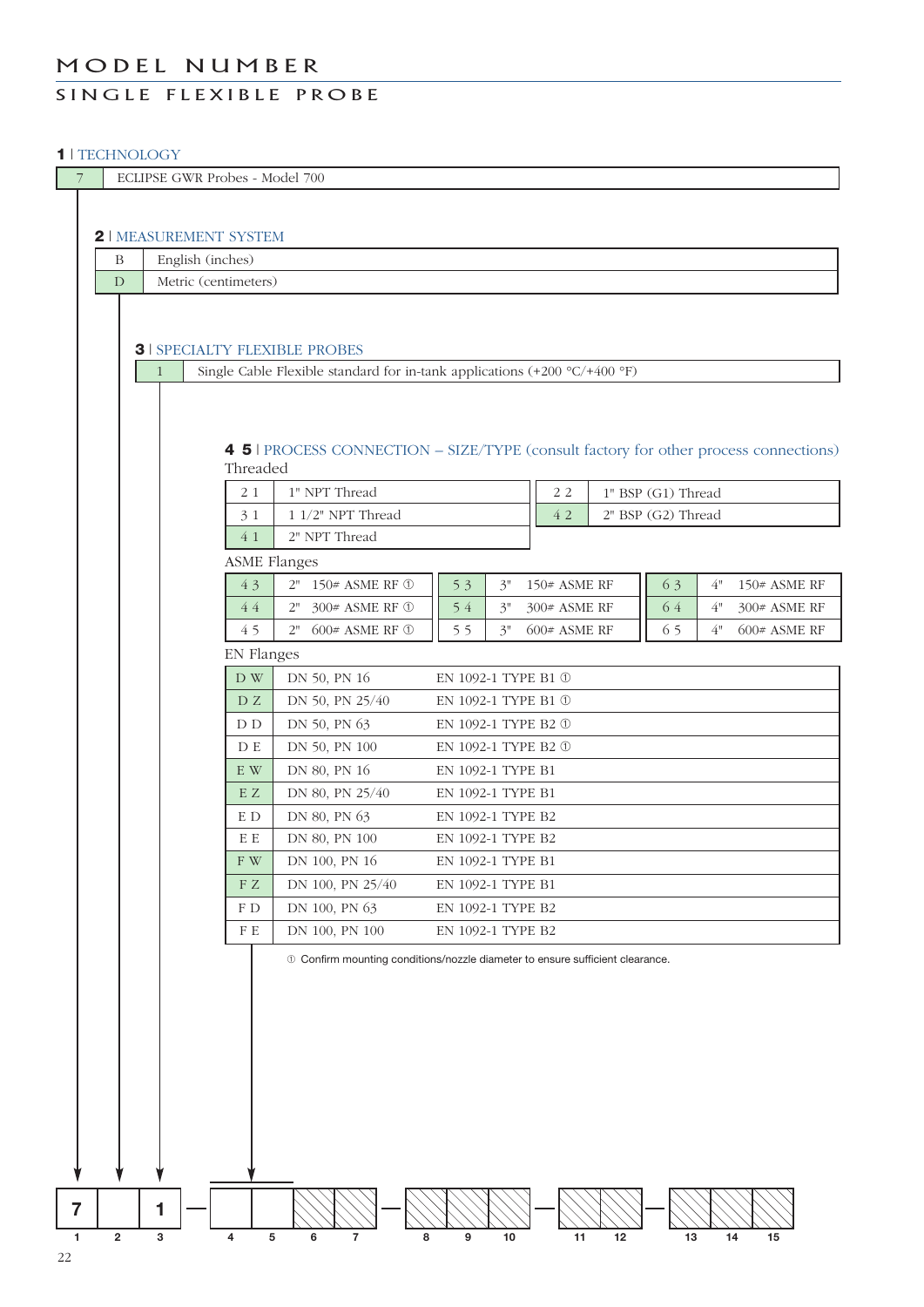### SINGLE FLEXIBLE PROBE

#### **6** | CONSTRUCTION CODES

0 Industrial

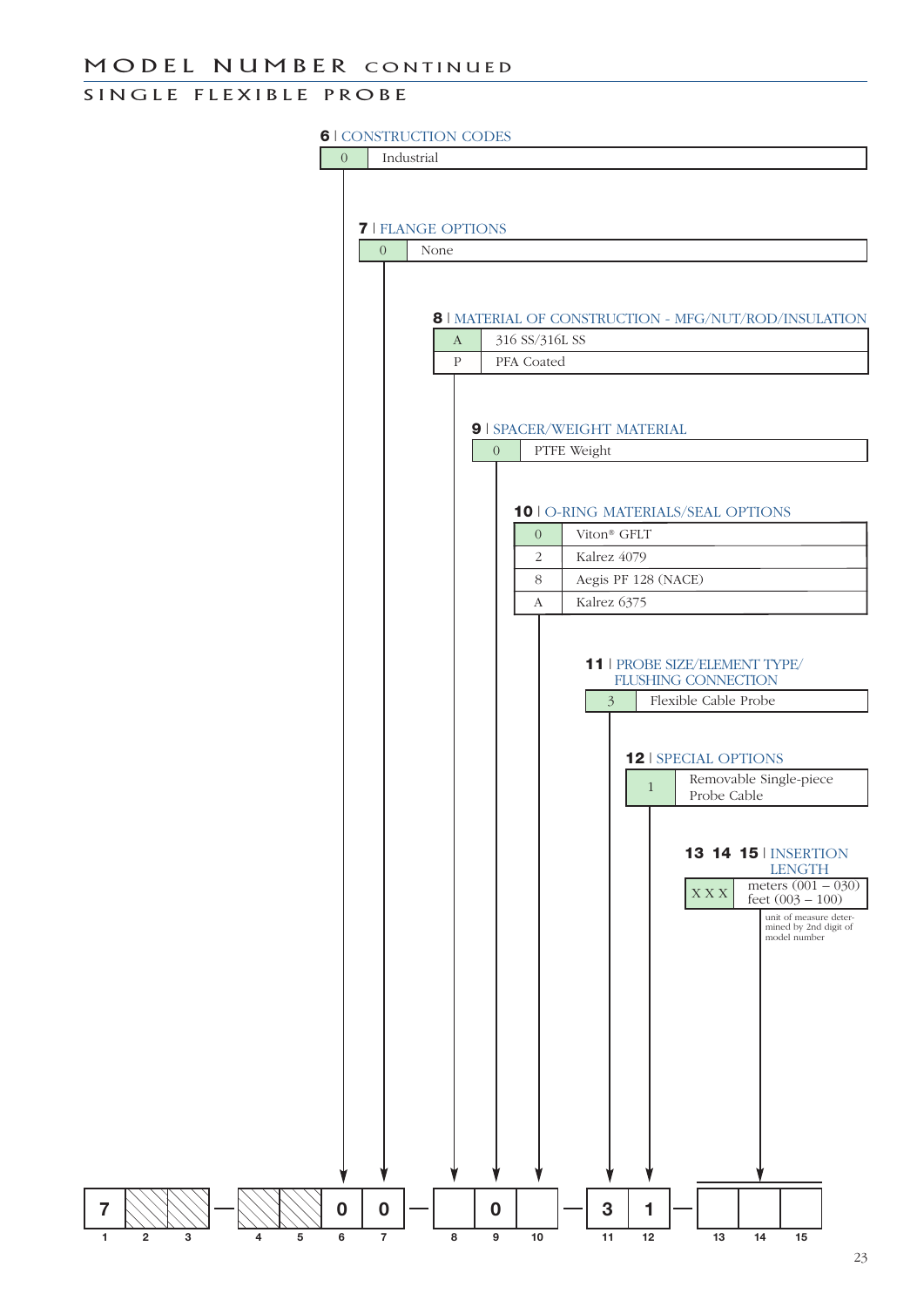### m m (inches)



**Model 7zT with flanged connection**

**Model 7zP with flanged connection**

### SINGLE ROD RIGID PROBE DIMENSIONS

m m (inches)



**Model 7zF with flanged connection**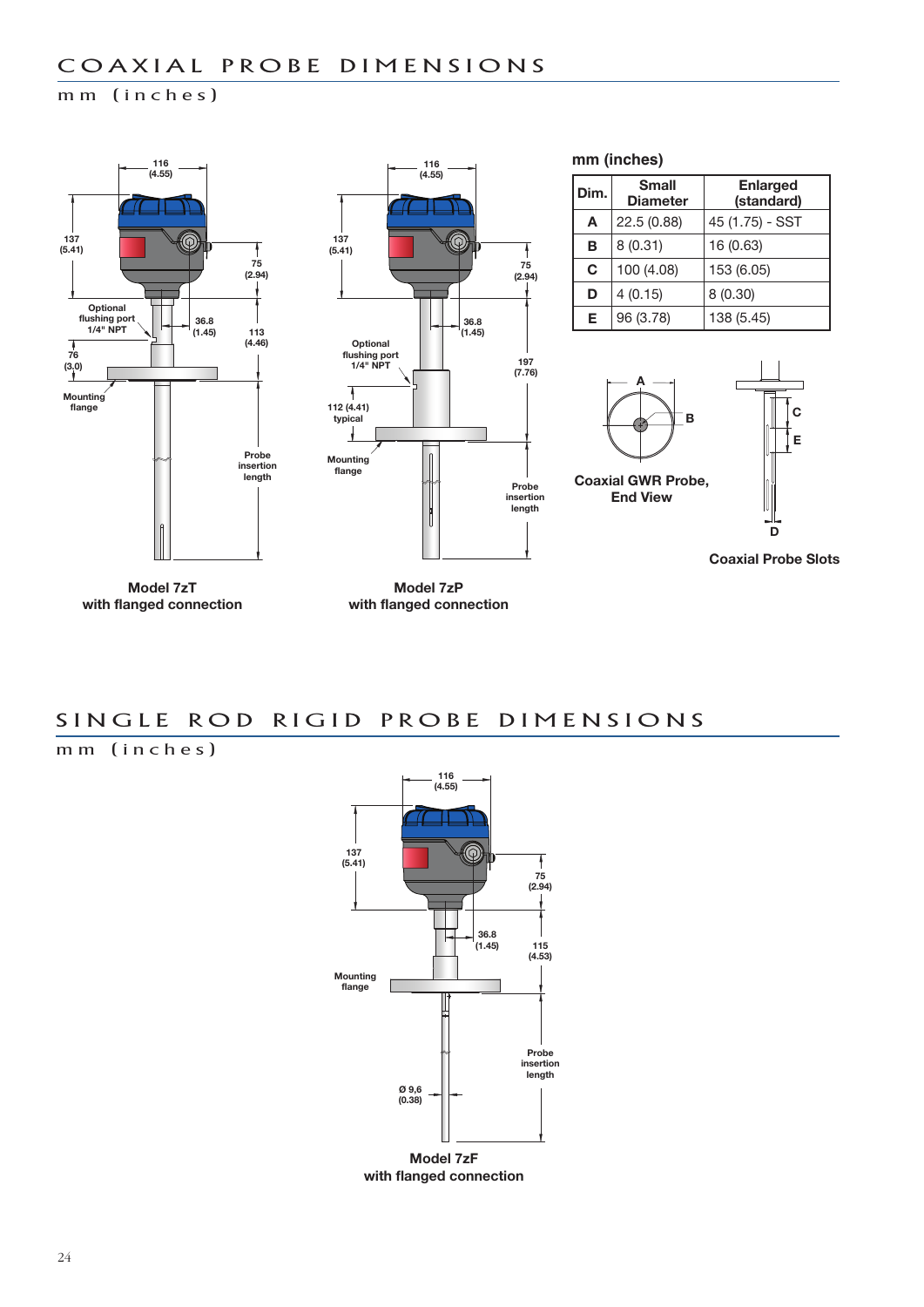m m ( in ches)



**Model 7z1 with flanged connection**

### E LE CTRICAL WIRING

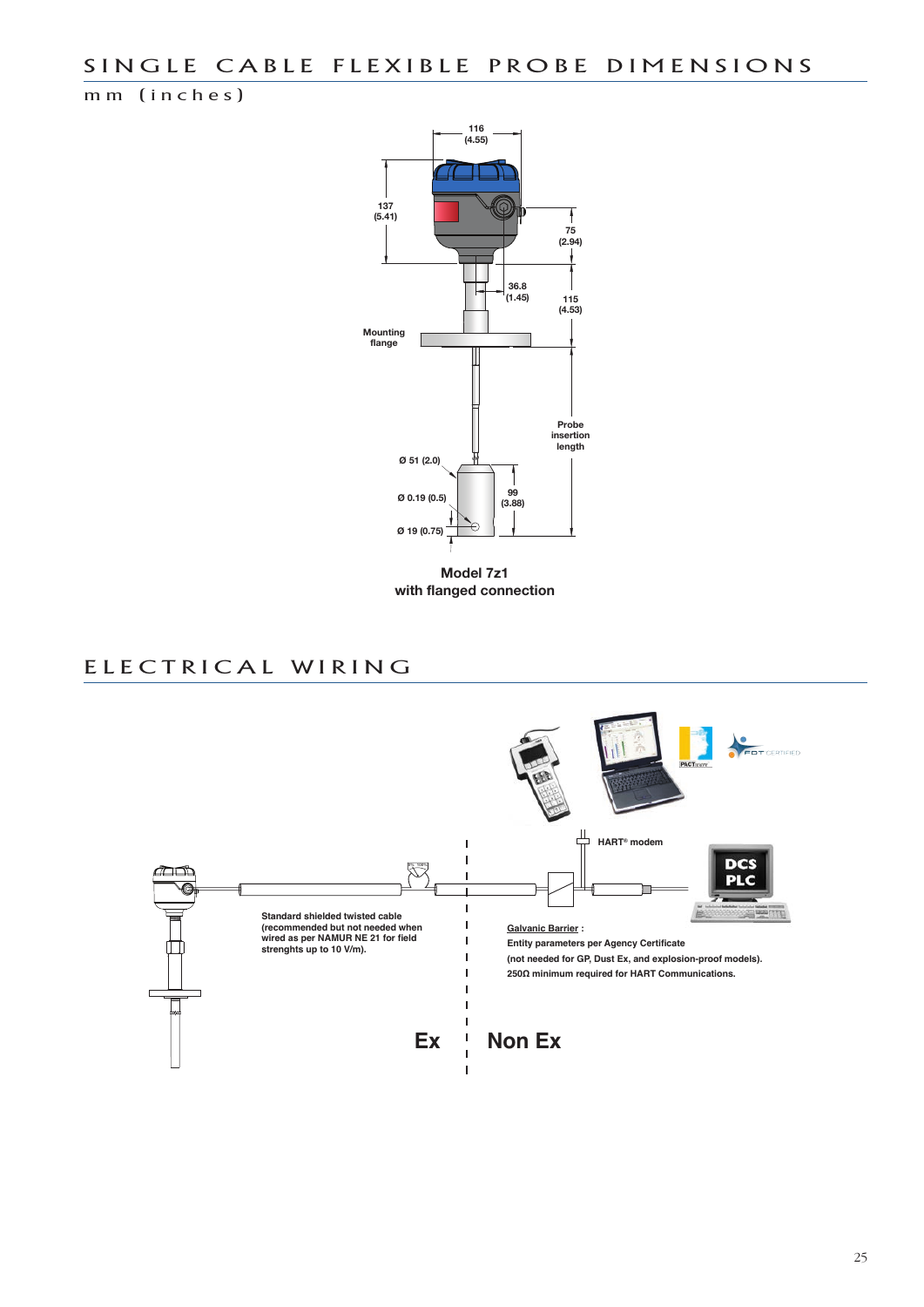### MOUNTING CONSIDERATIONS

#### **1. Turbulence**

The bottom of rigid probes should be stabilized if turbulence will cause a deflection of more than 75 mm  $(3)$ " at the end of a 3 m  $(10)$  length. The probe should not make contact with metal.

#### **2. Nozzle**

Single rod performance in nozzles can be improved by ensuring the following:

- Nozzle must be 50 mm (2") or larger diameter.
- Nozzle should be as short as possible.
- Nozzle inside diameter (A) should be ≥ to nozzle height (B).
	- If this is not the case, adjustments to BLOCKING DISTANCE and/or SENSITIV-ITY parameters may be required.



**Correct Installation**



**Pipe reducers should not be used**

#### **3. Metallic (conductive) obstructions in tank.**

Although it depends on the transmitter configuration, objects in the proximity of the probe can cause erroneous readings. Please refer to the table below for guidelines, but please contact the factory with any questions as the distances shown can be reduced with the use of PACT*ware*™.

| <b>Distance to probe</b> | <b>Acceptable objects</b>                                                                                          |  |  |  |  |  |
|--------------------------|--------------------------------------------------------------------------------------------------------------------|--|--|--|--|--|
| $<$ 150 mm (6")          | Continuous, smooth, parallel,<br>conductive surface (e.g. metal<br>tank wall); probe should not<br>touch tank wall |  |  |  |  |  |
| $> 150$ mm (6")          | $<$ 1"/DN25 diameter pipe and<br>beams, ladder rungs                                                               |  |  |  |  |  |
| $>$ 300 mm (12")         | < 3"/DN80 diameter pipe and<br>beams, concrete walls                                                               |  |  |  |  |  |
| $>$ 450 mm (18")         | All remaining objects                                                                                              |  |  |  |  |  |

**Note:** A metal stillwell/cage of max. 6"/DN150 size or a metal tank wall parallel to the probe within 150 mm (6") will allow the unit to operate accurately in media with dielectrics down to  $\mathbf{\varepsilon}_r$  1.4.

#### **4. Non-metallic vessels**

A metal flange is highly recommended for optimum performance in plastic vessels.

NOTE: Singe rod probes must be used in metallic vessels or stillwell to maintain CE noise immunity.

#### **Shutdown /Overfill protection**

Special consideration is necessary in any shutdown/ overfill protection application where single rod GWR probes are used. To ensure proper measurement, use Overfill Capable single rod probes, such as the Model 7yG, L, or J Caged probes in the appropriate cage/ chamber/stillwell. Refer to the Model 706 bulletin BE57- 106 for more information.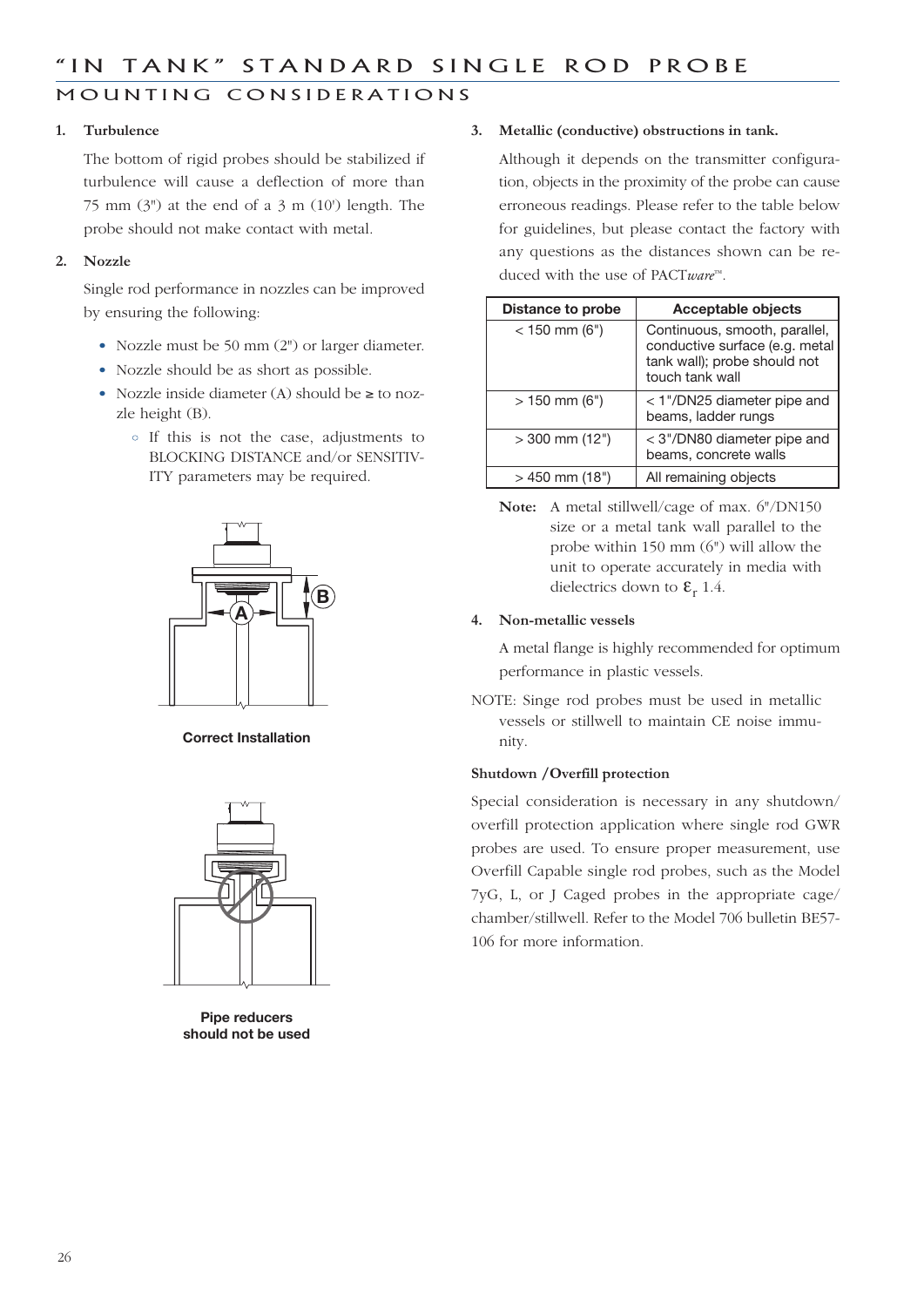The Orion Instruments® Aurora® is the patented combination of the ECLIPSE Guided Wave Radar transmitter and a Magnetic Level Indicator (MLI). The integration of these two independent technologies provides excellent redundancy. A custom float positioned within the AU-RORA chamber travels up and down following level changes. The float contains an internal group of magnets that are "coupled" with magnets in the flags of the visual indicator mounted on the outside of the chamber. As the float moves, the flags rotate to expose the color of their opposite side. The position where the flag's color changes corresponds to a point on the measuring scale indicating true level. In addition to this external visual indicator operated by the AURORA internal float, the ECLIPSE Model 700 transmitter reflects electromagnetic radar pulses directly off the liquid surface providing a real-time continuous level output.

Refer to the AURORA brochure BE57-138 for details and additional options on AURORA chambers.

Regardless of whether a standard chamber or AURORA chamber is being used it is important to remember:

- Ensure that the Model 700 probe extends at least 100 mm (4") past the lower process connection of the chamber
- Utilize Overfill-capable probes for optimal GWR performance.



**ORION** 

**AMETEK®**